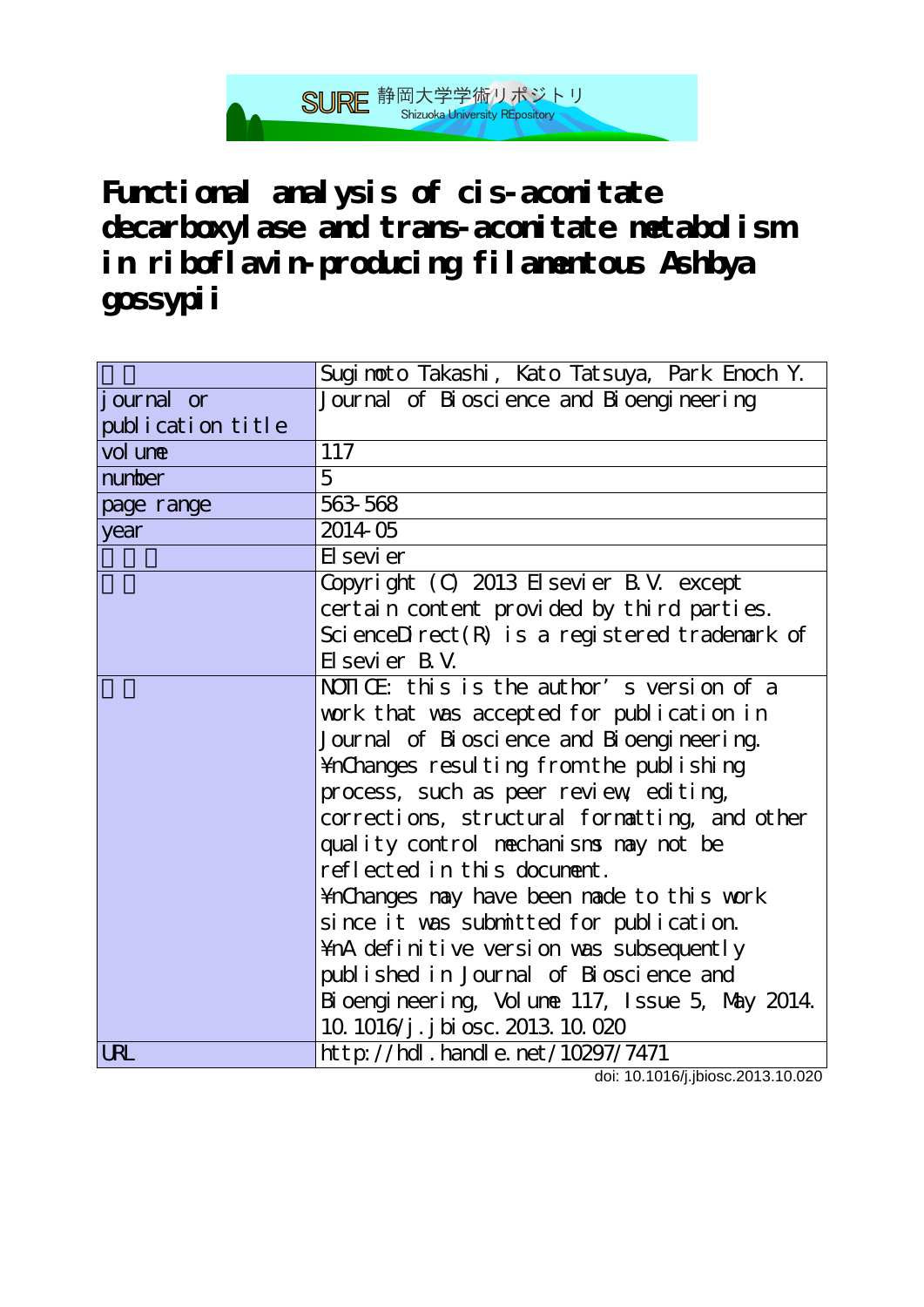| $\sqrt{2}$<br>3<br>$\overline{4}$ | Functional analysis of cis-aconitate decarboxylase and<br>trans-aconitate metabolism in a riboflavin producing<br>filamentous Ashbya gossypii |
|-----------------------------------|-----------------------------------------------------------------------------------------------------------------------------------------------|
| $\overline{5}$                    | Takashi Sugimoto, Tatsuya Kato, <sup>1,2</sup> and Enoch Y. Park <sup>1,2*</sup>                                                              |
| $\,6\,$                           | ${}^{1}$ Department of Bioscience, Graduate School of Science and Technology, Shizuoka University,                                            |
| $\overline{7}$                    | 836 Ohya, Suruga-Ku, Shizuoka 422-8259, Japan; <sup>2</sup> Green Chemistry Research Division,                                                |
| 8                                 | Research Institute of Green Science and Technology, Shizuoka University, 836 Ohya,                                                            |
| 9                                 | Suruga-Ku, Shizuoka 422-8259, Japan                                                                                                           |
| 10                                |                                                                                                                                               |

-

<sup>\*</sup> Corresponding author. Tel/Fax: +81-54-238-4887.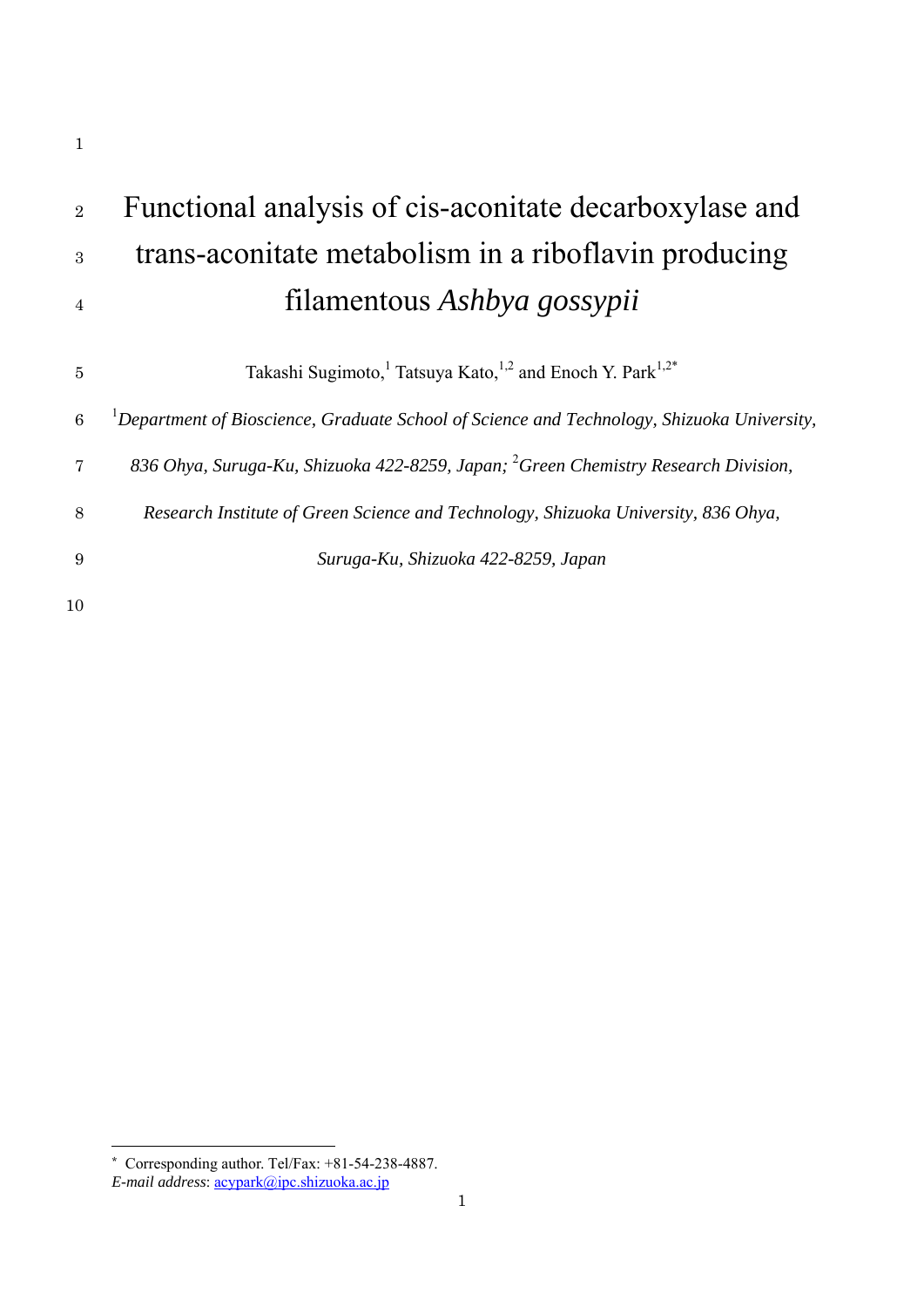**Abstract**

**In** *Ashbya gossypii***, isocitrate lyase (ICL1) is a very crucial enzyme for riboflavin production. Itaconate, the inhibitor of ICL1, has been used as an antimetabolite for mutagenic studies in** *A. gossypii***. It has been reported that itaconate is produced from**  *cis***-aconitate by** *cis***-aconitate decarboxylase (CAD1) in** *Aspergillus terreus***. In this study, identification of CAD1 gene and determination of the presence of itaconate in the riboflavin biosynthetic pathway in** *A. gossypii* **were carried out to confirm itaconate metabolism. Although no CAD1 candidate gene was found and no itaconate production was observed,** *cis-* **and** *trans***-aconitate were detected in the riboflavin production phase. It is known that** *trans***-aconitate inhibits aconitase (ACO1) in the tricarboxylic acid cycle. In** *A. gossypii,* **the transcription level of AGR110Wp, the homolog of** *trans***-aconitate 3-methyltransferase (TMT1), was enhanced by almost threefold during riboflavin production than that during its growth phase. TMT1 catalyzes the methylation reaction of** *trans***-aconitate in** *Saccharomyces cerevisiae***. Thus, these results suggest that the enhancement of the transcription level of this TMT1 homolog decreases the**  *trans***-aconitate level, which may mitigate the inhibition of ACO1 by oxidative stress in the riboflavin biosynthetic pathway in** *A. gossypii***. This is a novel finding in** *A. gossypii,* **which may open new metabolic engineering ideas for improving riboflavin productivity.**  [**Keywords:** Riboflavin; *Ashbya gossypii*; Isocitrate lyase; *cis-*Aconitate decarboxylase; Antimetabolite; *trans*-Aconitate 3-methyltransferase]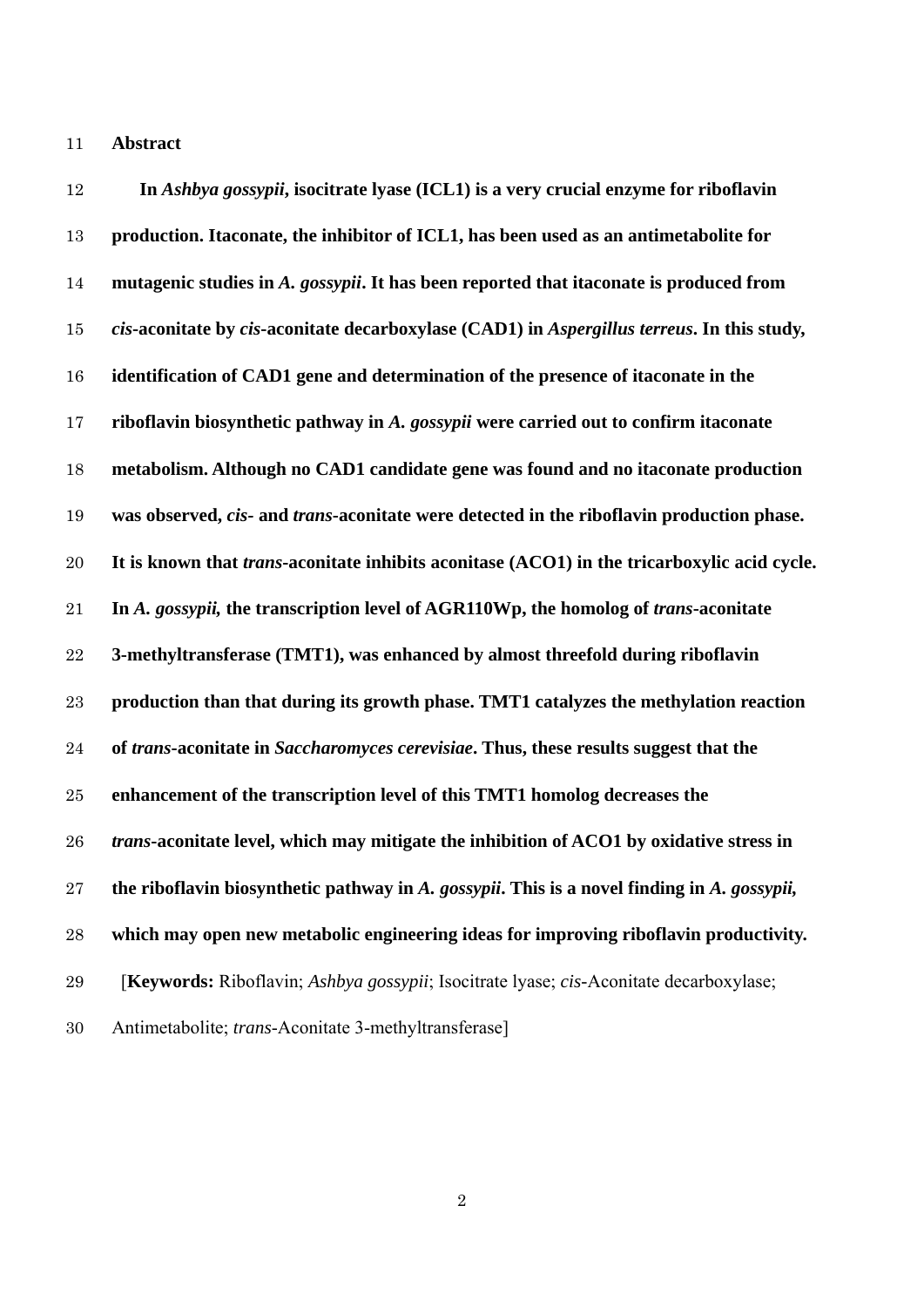# **INTRODUCTION**

| $32\,$ | Riboflavin (vitamin $B_2$ ) is a yellow, water-soluble compound and is an essential growth            |
|--------|-------------------------------------------------------------------------------------------------------|
| $33\,$ | factor in mammals, plants, and microorganisms, acting as a precursor of flavin                        |
| 34     | mononucleotide (FMN) and flavin adenine dinucleotide (FAD), which are required for                    |
| $35\,$ | various enzymatic reactions as electron acceptors for oxidoreductases. Riboflavin is used in          |
| 36     | many kinds of food additives and multivitamin supplements as a colorant and/or nutrient for           |
| 37     | human health, and a large amount of it is utilized as feed additives for livestock (1). The           |
| 38     | filamentous fungus Ashbya gossypii is used as a riboflavin producer at an industrial scale            |
| 39     | with vegetable oil as the sole carbon source.                                                         |
| 40     | Several studies have predicted the biosynthetic pathway from fatty acids to riboflavin                |
| 41     | and elucidated the important pathways, which are employed for improving riboflavin                    |
| 42     | productivity. For enzymatic functional analysis, threonine aldolase (2) and alanine: glyocylate       |
| 43     | aminotransferase (3) have been overexpressed, and the effects of serine                               |
| 44     | hydroxymethyltransferase isoenzyme (4), isocitrate dehydrogenase, isocitrate lyase (5),               |
| 45     | phosphoribosyl pyrophosphate synthase (6), and malate synthase (7) have been examined.                |
| 46     | These studies had been based on the metabolic engineering of purine pathway (8). It is                |
| 47     | believed that glyoxylate cycle has an important role in riboflavin productivity, because it had       |
| 48     | been identified as the origin of carbon metabolism after $\beta$ -oxidation. The turnover of          |
| 49     | glyoxylate cycle could be facilitated by collaboration with tricarboxylic acid (TCA) cycle,           |
| 50     | because the TCA cycle could supply isocitrate for glyoxylate cycle. Aconitase (ACO1; E.C.             |
| 51     | 4.2.1.3) catalyzes a reversible reaction from citrate to isocitrate, with <i>cis</i> -aconitate as an |
| $52\,$ | intermediate. However, ACO1 exhibits functional deficiency in peroxisome because of                   |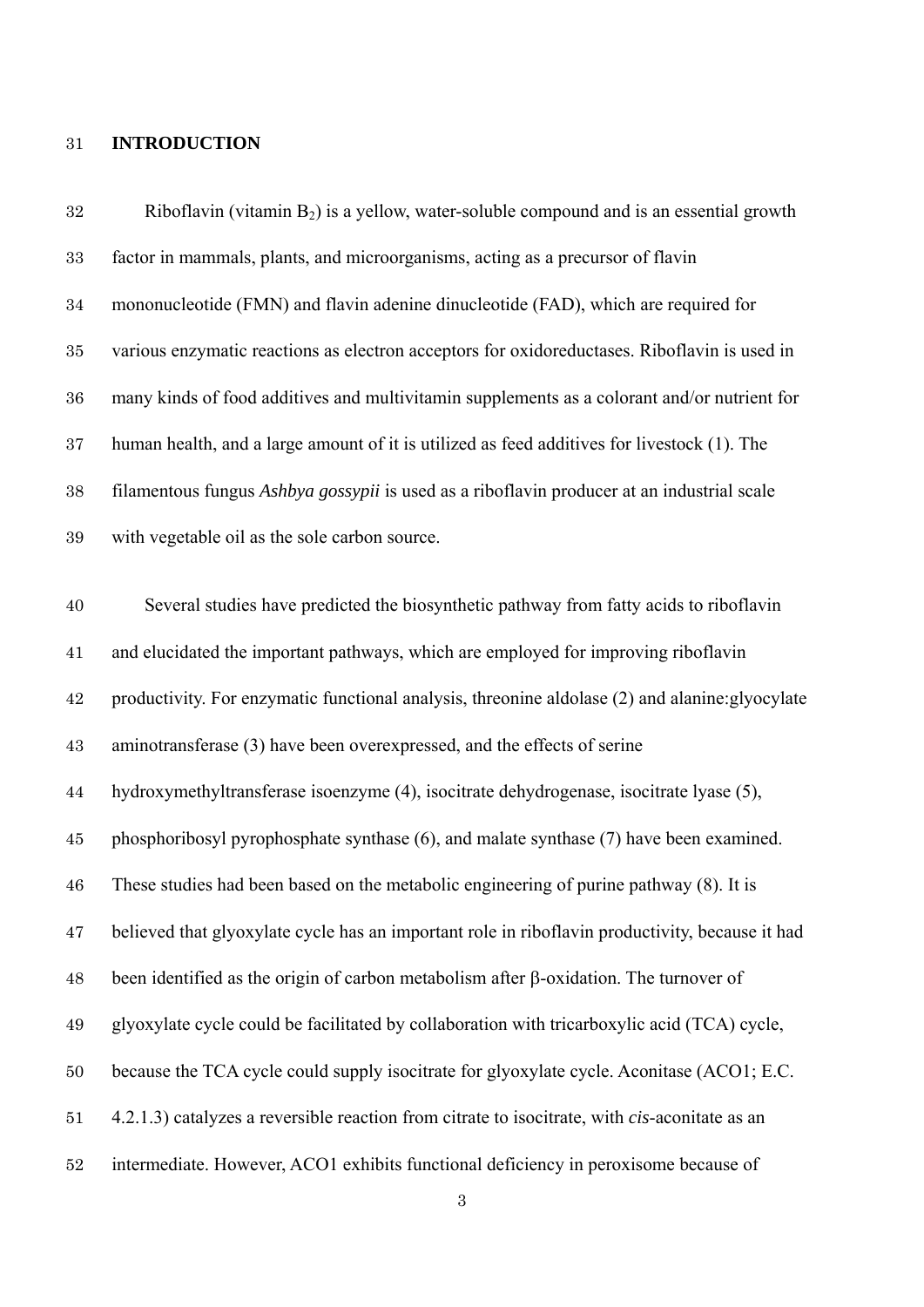| 53 | oxidative stress $(9, 10)$ . Till date, there are only a few studies in the literature on the |
|----|-----------------------------------------------------------------------------------------------|
| 54 | functional identification of the metabolic enzymes in the TCA cycle related to the riboflavin |
| 55 | biosynthetic pathway in A. gossypii.                                                          |

On the other hand, numerous studies have been carried out to examine the glyoxylate cycle to improve riboflavin productivity in *A. gossypii*. Schmidt et al. (11) demonstrated that the activity of isocitrate lyase (ICL1; E.C. 4.1.3.1), which is one of the specific enzymes in the glyoxylate cycle, is positively correlated with riboflavin productivity in *A. gossypii* using soybean oil as the sole carbon source. It has been reported that the ICL1 catalyzes the cleavage of isocitrate to form succinate and glyoxylate, but is strongly inhibited by itaconate (12). Therefore, itaconate had been used as an antimetabolite for the isolation of mutants producing high amount of riboflavin in conventional mutagenic studies to improve riboflavin productivity (13,14). Moreover, engineering of *A. gossypii* to confer itaconate biosynthetic ability might efficiently improve riboflavin production. However, there are no reports about the corresponding itaconate biosynthetic enzyme in *A. gossypii*, which has not yet been identified. The itaconate biosynthetic pathway was identified by Bonnarme et al. (15) in *Aspergillus terreus,* who concluded that *cis*-aconitate decarboxylase (CAD1; E.C. 4.1.1.6) catalyzes the decarboxylation of *cis*-aconitate to itaconate. Subsequently, Dwiarti et al. purified CAD1 from *A. terreus* (16) and Kanamasa et al. succeeded in cloning the gene of CAD1 (17).

In the present study, we aimed to identify itaconate and the corresponding itaconate biosynthetic enzyme in the riboflavin biosynthetic pathway in *A. gossypii* during riboflavin production using vegetable oil as the sole carbon source. Measurements of CAD1 activity,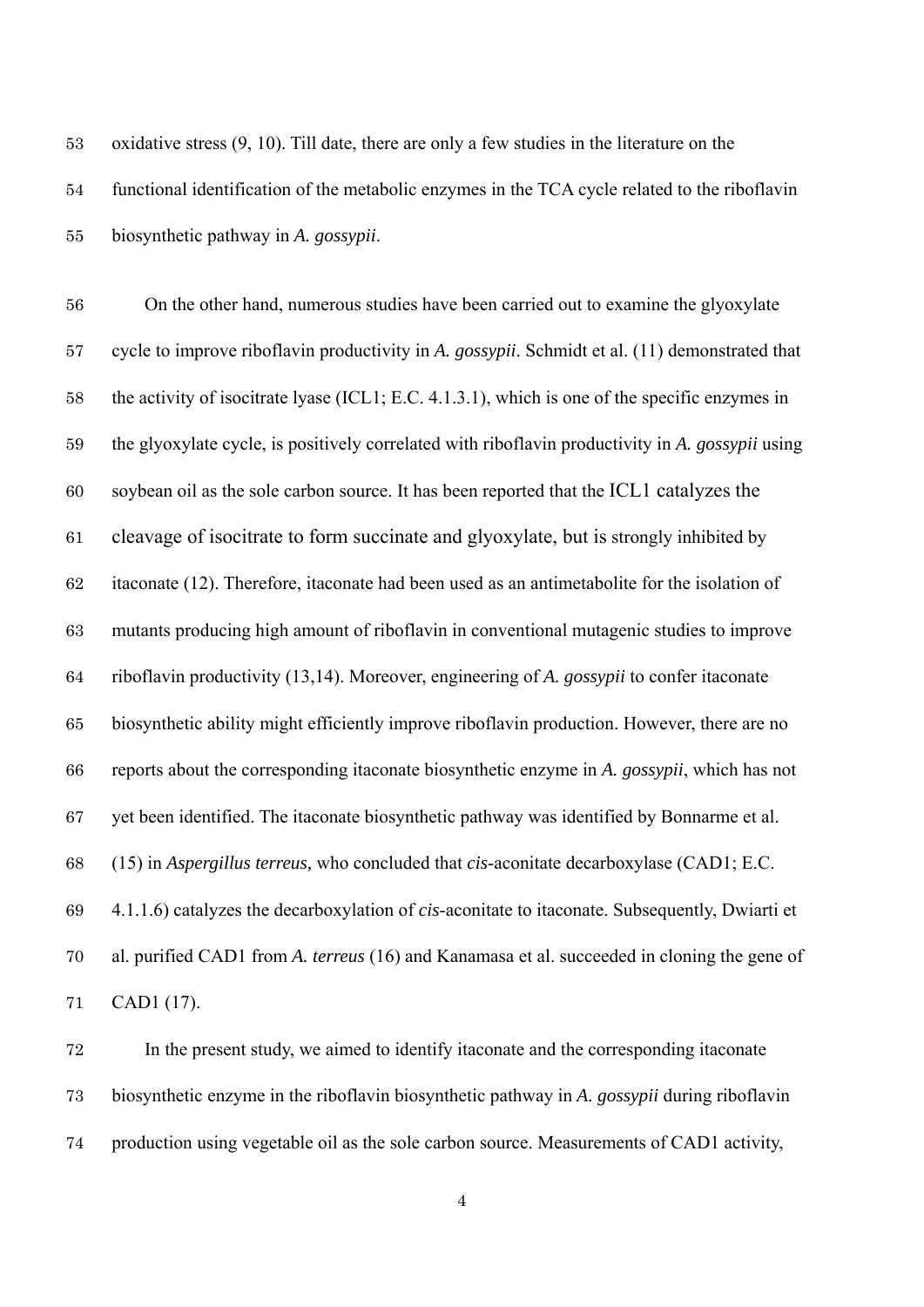intra- and extracellular itaconate, and intracellular accumulation of *trans*-aconitate were carried out. Based on our investigation, the activities of CAD1 and ACO1 as well as accumulation of itaconate and *trans*-aconitate during the riboflavin biosynthetic pathway in *A. gossypii* were discussed. The findings of this study are novel and may be important for improving riboflavin productivity in *A. gossypii*.

### **MATERIALS AND METHODS**

**Cell lines and culture conditions** *A. gossypii* (ATCC 10895, Manassas, VA, USA) was used as the riboflavin producer, and *A. terreus* TN484-M1, an itaconate overproducing strain (18), was used as the positive control. *A. gossypii* was grown in YD medium (pH 6.8) 84 containing  $1\%$  (w/v) yeast extract (Oriental Yeast Co., Ltd., Tokyo, Japan) and  $1\%$  (w/v) glucose (Wako Pure Chem. Ind. Ltd., Osaka, Japan) for growth, and in YR medium (pH 6.8) containing 1% (w/v) yeast extract and 1% (w/v) rapeseed oil (Wako) for riboflavin production.

*A. terreus* TN484-M1 was grown in seed medium (pH 3.0) containing the following (per 89 l): 55.5 g, glucose; 5.2 g, corn steep liquor; 4.1 g,  $(NH_4)$  $SO_4$  (Wako); 6.3 g, KNO<sub>3</sub> (Wako); and 2.0 g, MgSO4·7H2O (Wako). For itaconic acid production using *A. terreus* TN484-M1, the production medium (pH 2.0) was used, which comprised the following (per l): 140 g, 92 glucose; 2.1 g, corn steep liquor; 2.9 g,  $NH_4NO_3$  (Wako); and 1.8 g, MgSO<sub>4</sub>·7H<sub>2</sub>O. For DNA microarray analysis, *A. gossypii* was cultured in optimized medium (19) containing the following (per l): 90.5 g, rapeseed oil; 40.3 g, corn steep liquor (Sigma Chem. Co., St. Louis, MO, USA); 36.1 g, yeast extract; 15.0 g, soybean mill (Wako); 2.0, glycine (Wako); 0.2 g,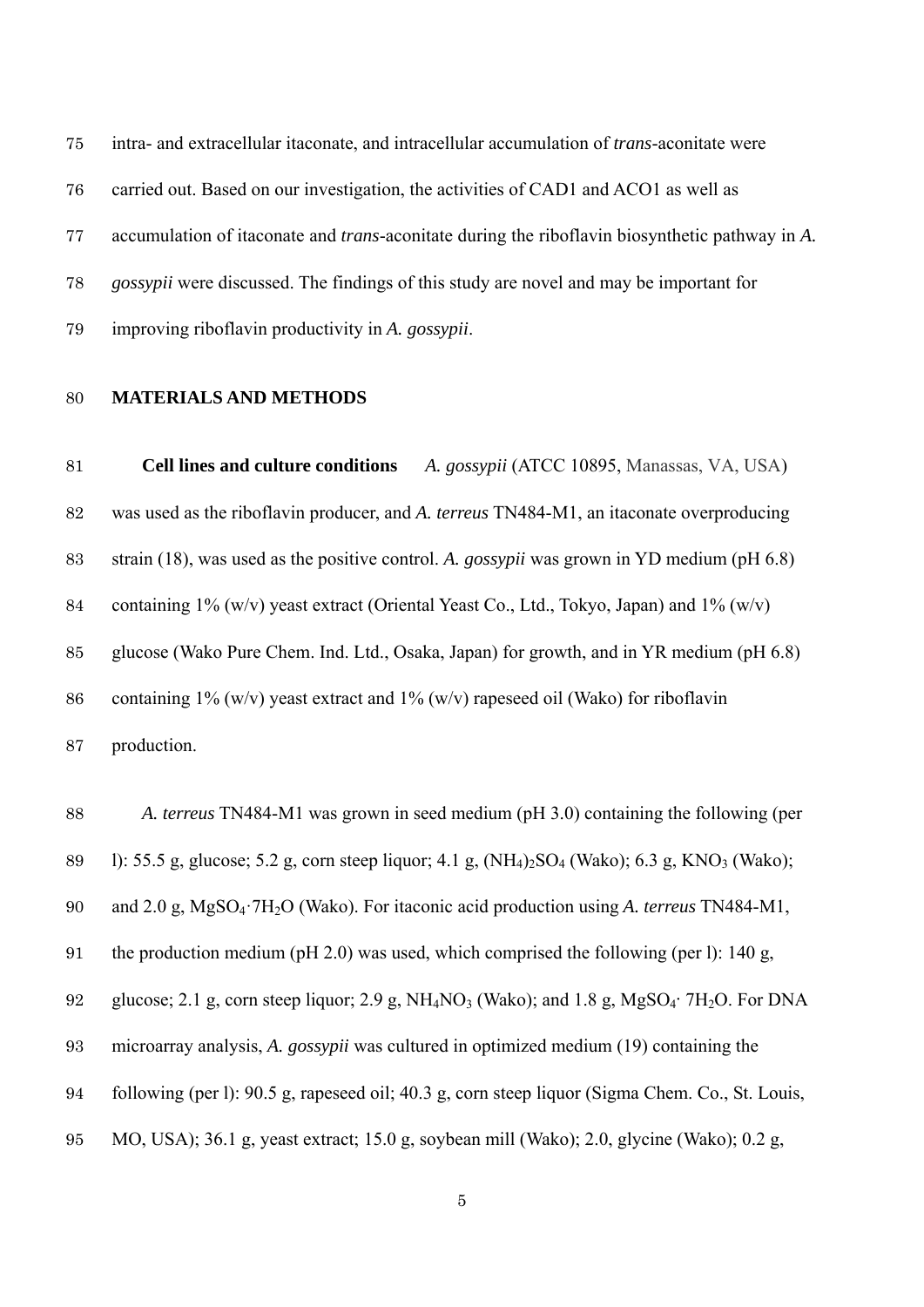96 alanine (Wako); 0.47 g, glutamic acid (Wako); 1.5 g, KH<sub>2</sub>PO<sub>4</sub> (Wako); and mineral ions (2)  $\mu$ g/l of Co<sup>2+</sup>, 5  $\mu$ g/l of Mn<sup>2+</sup>, 10  $\mu$ g/l of Zn<sup>2+</sup>, and 1  $\mu$ g/l of Mg<sup>2+</sup>). The pH of the medium was adjusted to 6.8 using 1M KOH. Cultures of *A. terreus* TN484-M1 and *A. gossypii* strains were grown in 500-ml shake flasks with a working volume of 50 ml in a rotary shaker (TB-25R, Takasaki Scientific Instrument Co., Kawaguchi, Saitama, Japan) at an agitation rate 101 of 220 rpm and 28°C.

### **Amino acid sequence homology search** BRENDA

(http://www.brenda-enzymes.org/) and BLAST in Saccharomyces genome database (SGD; http://www.yeastgenome.org/cgi-bin/blast-fungal.pl) were used for the acquisition of amino acid sequences and fungal homology search including *A. gossypii*, respectively. For the identification of CAD1 candidates of *A. gossypii*, the amino acid sequence from *A. terreus* TN484-M1 (DNA Data Bank of Japan accession number; AB326105) (17) was used as the query for BLAST. The candidate proteins were annotated by Ashbya Genome Database (AGD; http://agd.vital-it.ch/index.html) and described in the study by Gattiker et al. (20). Sequence analysis by multi-alignment was performed using ClustalW2

(http://www.ebi.ac.uk/Tools/msa/clustalw2/).

**Enzyme assays** A crude enzyme solution was prepared as follows. The mycelia of *A. gossypii* and *A. terreus* TN484-M1 strains grown in the respective media were harvested by filtration through filter paper No. 5A (Advantec, Tokyo, Japan). The filtrates were used for the measurement of extracellular itaconate by using high performance liquid chromatography (HPLC), as described in the Analytical Methods Section. Each of the collected wet mycelia 117 sample was suspended in 200  $\mu$ l of cooled buffer comprising 200 mM sodium phosphate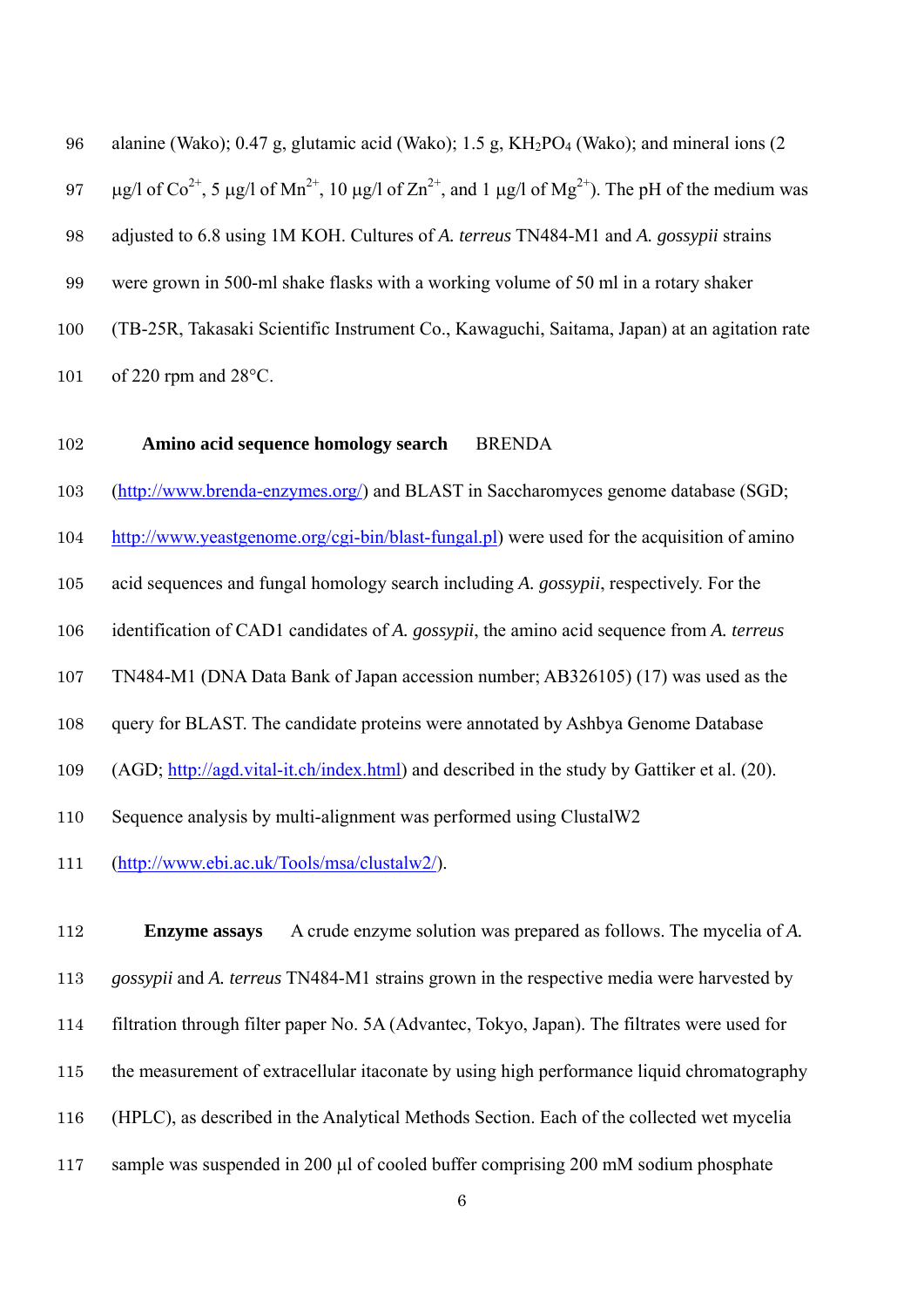buffer (pH 6.2), 1 mM EDTA, and 5 mM dithiothreitol. The mycelia were fractured by 119 sonication for three times at 40  $\Omega$  for 30 s with 1-min intervals on ice using an ultrasonicator (Sonics & Materials Inc., Newtown, CT, USA). The resulting homogenate was centrifuged at 121 14,000  $\times$  *g* for 30 min at 4 °C, and the supernatant was used for the enzyme assays. The CAD1 activity was measured according to the method described by Bentley and 123 Thiessen (21) with some modifications. A total of 50  $\mu$  of the enzyme solution were added to 124 800 µ of 200 mM sodium phosphate buffer (pH 6.2) containing 8 mM (final concentration) *cis*-aconitic acid (Sigma-Aldrich Co., St. Louis, MO, USA), and incubated for 15 min at 30°C. 126 The enzyme reaction was terminated by addition of 50  $\mu$ l of 12 N HCl. The intracellular and extracellular itaconate concentrations were measured by HPLC. One unit of enzyme activity

128 was defined as the amount of enzyme required to form 1 umol itaconate per minute. The ICL1 activity was measured according to the method described by Schmidt et al. (11). The

total protein concentration was evaluated by the Bradford method using a protein assay kit

(Bio-Rad) with bovine serum albumin (Sigma-Aldrich) as the standard.

**DNA microarray analysis** Briefly, the harvested mycelia of *A. gossypii* were frozen at −80°C and used for RNA extraction. The RNA extraction and its quality check were performed by Nihon Gene Research Lab. Inc. (Sendai, Japan). Custom arrays of *A. gossypii* 135 were manufactured by Roche NimbleGen Inc. (Tokyo, Japan) using  $4 \times 72K$  (4 plex) format. Each slide contained 4726 ORFs of *A. gossypii*. Double-stranded cDNAs were synthesized using oligo-dT and labeled with Cy3 dye. The labeled cDNAs were hybridized to custom arrays, and the data were extracted by NimbleGem software and analyzed by DNASTAR ArrayStar v3.0 (Madison, WI, USA).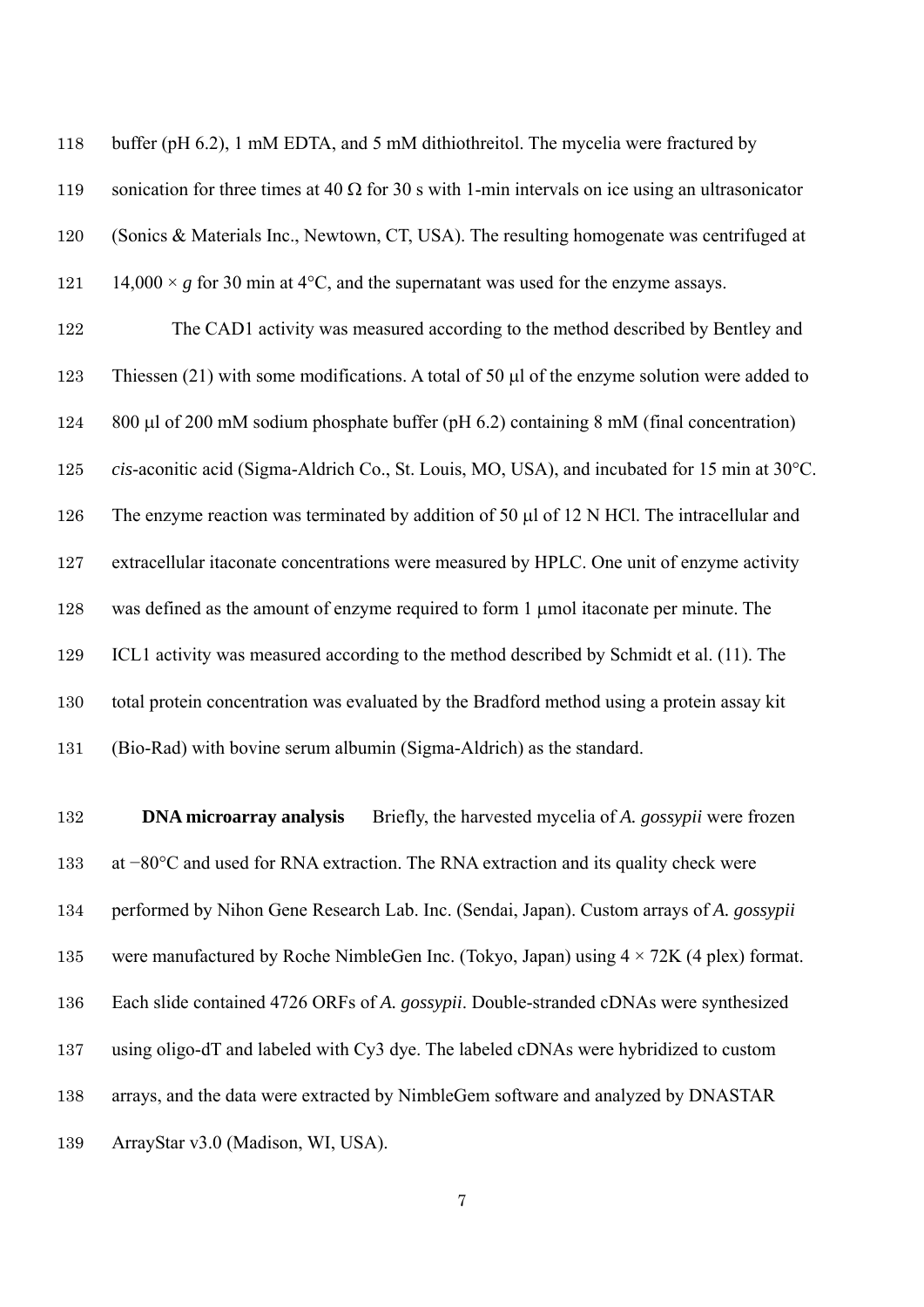| 140 | <b>Analytical methods</b> | Riboflavin and residual oil concentrations were measured by                                                 |
|-----|---------------------------|-------------------------------------------------------------------------------------------------------------|
| 141 |                           | methods previously described by Park and Ming (22). The dry cell weight was measured as                     |
| 142 |                           | follows. The mycelia from the culture broth were filtered using filter paper No. 5A                         |
| 143 |                           | (Advantec) and dried overnight in an oven at 100°C. Detection of itaconate, <i>cis</i> -aconitate,          |
| 144 |                           | and trans-aconitate was performed by using HPLC (LC-8A; Simadzu Co., Kyoto, Japan). A                       |
| 145 |                           | total of 10 $\mu$ l of appropriately diluted sample were applied to a column (GAPCELL PAK C <sub>18</sub> ) |
| 146 |                           | MG; 5.0 $\mu$ m and 3.0 $\times$ 250 mm; Shiseido Co., Ltd., Tokyo, Japan) through a guard column           |
| 147 |                           | (CAPCELL PAK $C_{18}$ MG; 5.0 µm and 3.0 $\times$ 35 mm; Shiseido), both of which were thermally            |
| 148 |                           | insulated at 45°C (CTO-6A; Simadzu). Each compound was detected by UV detector                              |
| 149 |                           | (SPD-20A; Simadzu) at 210 nm. A mobile phase consisting of $1.2\%$ (v/v) acetonitrile and                   |
| 150 |                           | $0.3\%$ (v/v) phosphoric acid was prepared, degassed by sonication for 1 h, and used at a flow              |
| 151 |                           | rate of 0.5 ml/min. The resulting chromatogram was re-analyzed and modified by CLASS-VP                     |
| 152 |                           | (Shimadzu). The detection limit of it aconate in this system was approximately $0.2 \mu M$ .                |

## **RESULTS**

| 154 |  |  | Homology search of A. gossypii CAD1 with the amino acid sequence of A. terreus |  |
|-----|--|--|--------------------------------------------------------------------------------|--|
|-----|--|--|--------------------------------------------------------------------------------|--|

**CAD1** In the BLAST homology search against *A. terreus* CAD1 amino acid sequence (17),

five proteins of *A. gossypii* were hit as the CAD1 candidates (Table 1). However,

multi-alignment using ClustalX 2 (23) revealed that all the five candidates had low

homologies and no conserved region against *A. terreus* CAD1 (data not shown). These results

indicated that *A. gossypii* has no or lesser ability to synthesize itaconic acid by using CAD1.

**CAD1 activity of** *A. gossypii* To confirm that *A. gossypii* has no or lesser ability to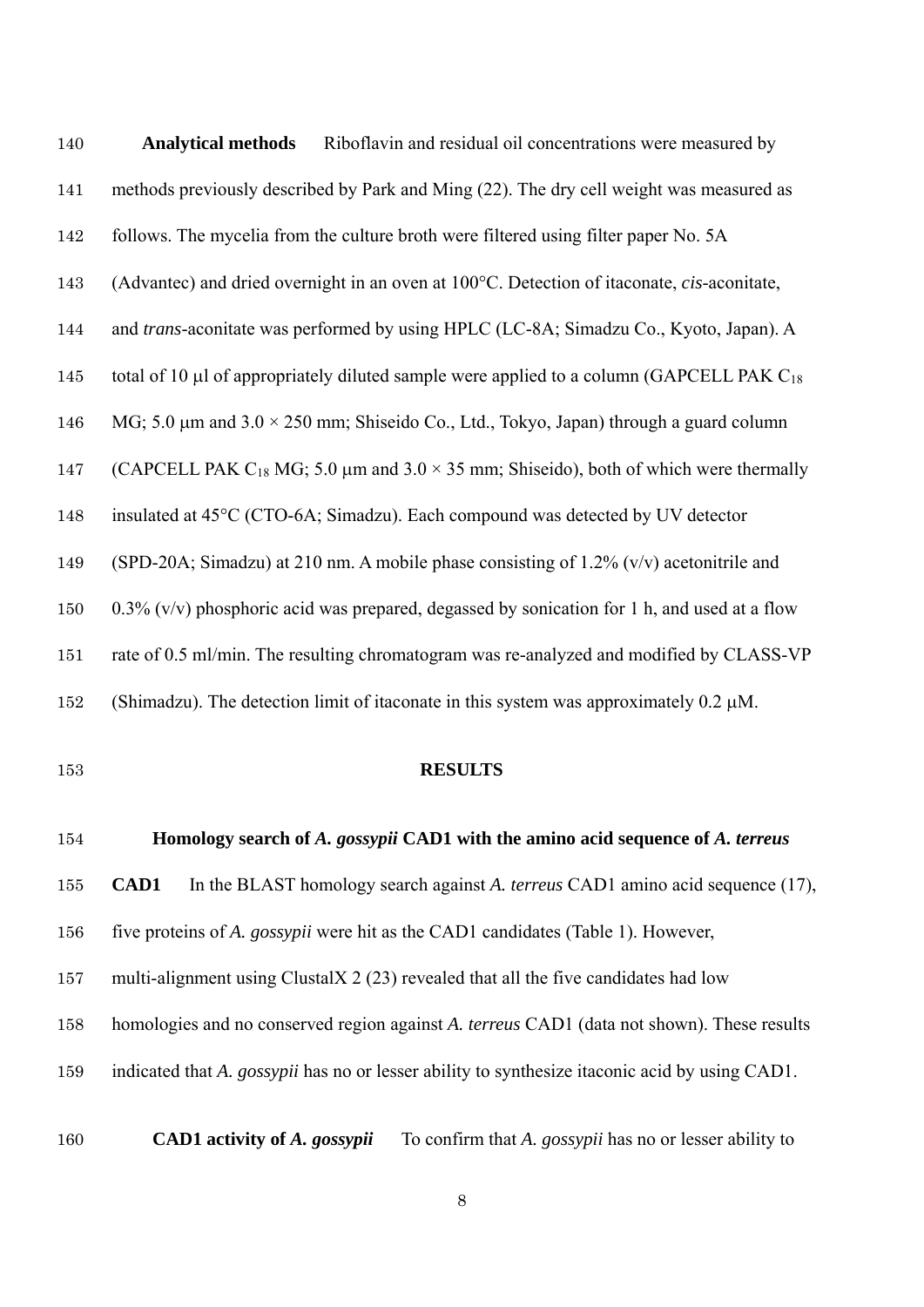| 161 | synthesize itaconic acid using CAD1, its CAD1 activity was measured. A few previous                            |
|-----|----------------------------------------------------------------------------------------------------------------|
| 162 | investigations (13,17) had revealed that a mobile phase with higher polarity (than that                        |
| 163 | employed in the present study) was necessary to achieve a definite independent peak of                         |
| 164 | itaconate on HPLC analysis. The chromatograph of 4-day A. terreus culture showed                               |
| 165 | independent it aconate peak (Peak 3 of Fig. 1A) at a retention time of 14.8 min, which was                     |
| 166 | reproducible in the loading it aconate standard. Furthermore, <i>cis</i> -aconitic acid (Peak 1 of Fig.        |
| 167 | 1A) and <i>trans</i> -aconitic acid (Peak 2 of Fig. 1A) were detected in both A. <i>gossypii</i> and A.        |
| 168 | <i>terreus</i> ; however, the itaconate peak (Peak 3 of Fig. 1A) was not observed for A. <i>gossypii</i> , but |
| 169 | was noted for A. terreus. Moreover, the specific CAD1 activity of A. terreus TN484-M1                          |
| 170 | increased up to 0.25 mU/mg until 4 days of culture, but that of A. gossypii was not detected                   |
| 171 | (Fig. 1B). On the other hand, the ICL1 activity was detected in A. gossypii during the cell                    |
| 172 | growth phase (Fig. 1C). These results suggested that the CAD1-mediating biosynthetic                           |
| 173 | pathway from <i>cis</i> -aconitate to it aconate is absent in riboflavin biosynthesis in A. gossypii.          |

**Intra- and extracellular itaconate in** *A. gossypii* To confirm whether *A. gossypii* synthesizes itaconate in the riboflavin production phase or not, intracellular itaconate concentration was measured. The intracellular itaconate peak at 14.8 min was not detected in the chromatograms of *A. gossypii* cultured for 1–4 days (Peak 3 of Fig. 2A–D). In addition, both extra- and intracellular itaconate were also not detected (data not shown). Hence, these results indicated that *A. gossypii* does not have the ability to synthesize itaconate in the riboflavin biosynthetic pathway.

**Novel prediction of** *trans***-aconitate metabolism in** *A. gossypii*In *A. gossypii, trans*-aconitate (Peak 2 of Fig. 2A–D) tended to get accumulated intracellularly, measuring at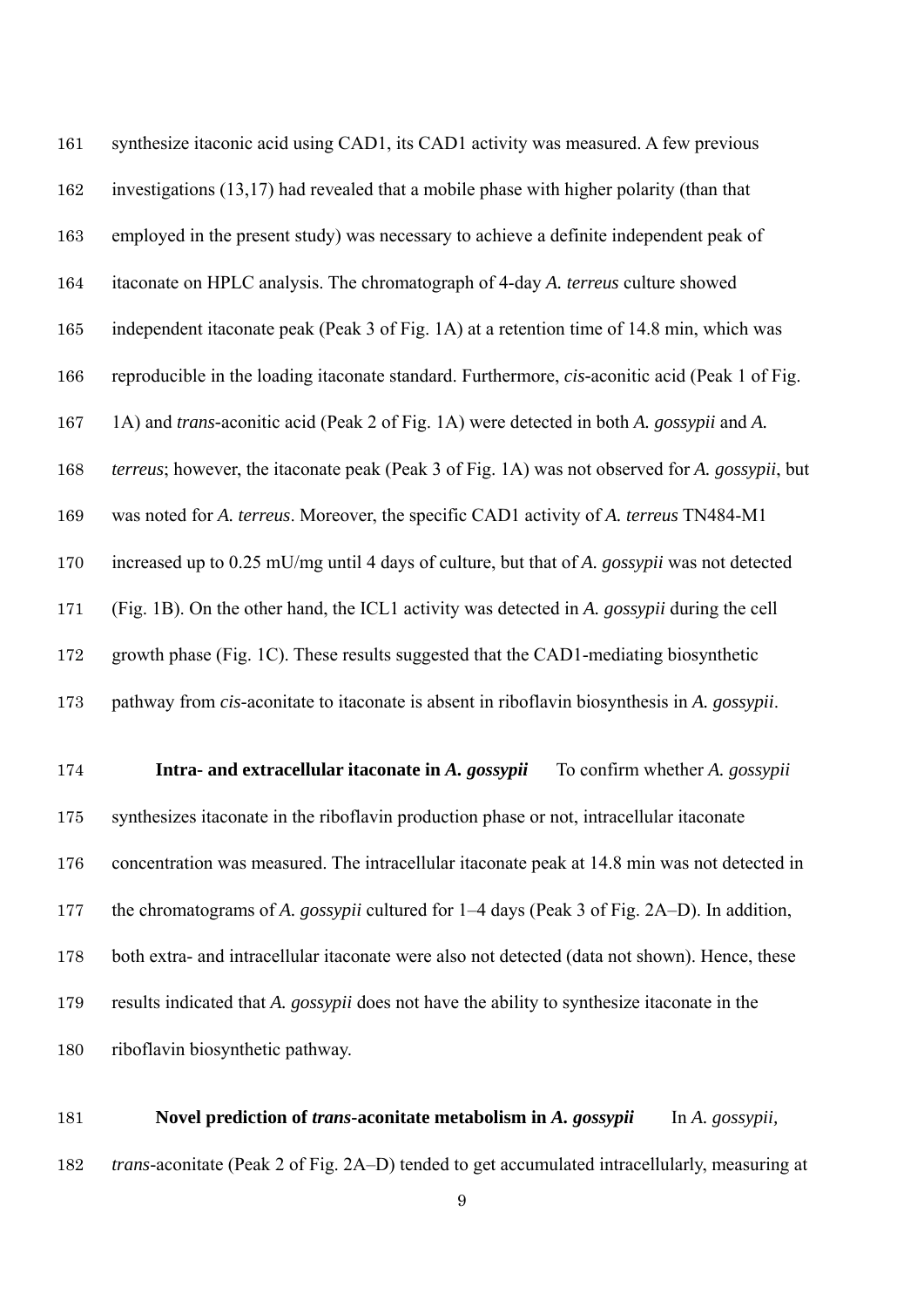least >50 mol/g dry cell weight during the whole culture periods. This indicated that *A. gossypii* could possibly carry out *trans*-aconitate metabolism by using *trans*-aconitate methyltransferase (TMT1; E. C.2.1.1.145), identified in *Saccharomyces cerevisiae,* which catalyzes the monomethyl esterification of *trans*-aconitate and related compounds (24, 25). The genetic homology and a particular pattern of synteny of TMT1 with the *A. gossypii* homolog, AGR110Wp, were found to be > 90% (26) (Fig. 3). Comparison of the amino acid sequences of both TMT1 and AGR110Wp exhibited low error value, indicating that the *A. gossypii* homolog might function similar to TMT1 (3.9e-61, 42% identity and 59% similarity; 191 Fig. 3). Gawron and Jones reported that *trans*-aconitate strongly inhibits ACO1 ( $K_i$ ; 25  $\mu$ M) (27). During riboflavin production in *A. gossypii,* ACO1 might be inhibited by intracellular accumulation of *trans*-aconitate. A product of this TMT1 enzymatic reaction has been reported to mitigate ACO1 inhibition by approximately one-seventh times, when compared with *trans*-aconitate (24). These results suggested that TMT1 may be involved in riboflavin production in *A. gossypii*.

# **Expression pattern of** *TMT1* **in** *A. gossypii* **during riboflavin production** To confirm the presence of TMT1 in the riboflavin biosynthetic pathway in *A. gossypii*, transcription analysis was carried out. The samples were harvested at each significant point: growth phase (S1), beginning of riboflavin production phase (S2), and riboflavin production phase (S3), which were distinguished by time-dependent changes in the residual oil concentration, dry cell weight, and riboflavin concentration (Fig. 4A). The expression level of *TMT1* showed an increase in the riboflavin production phase (threefold higher than that in S1), whereas both the levels of *ACT1* (actin gene) and *ACO1* synchronously decreased or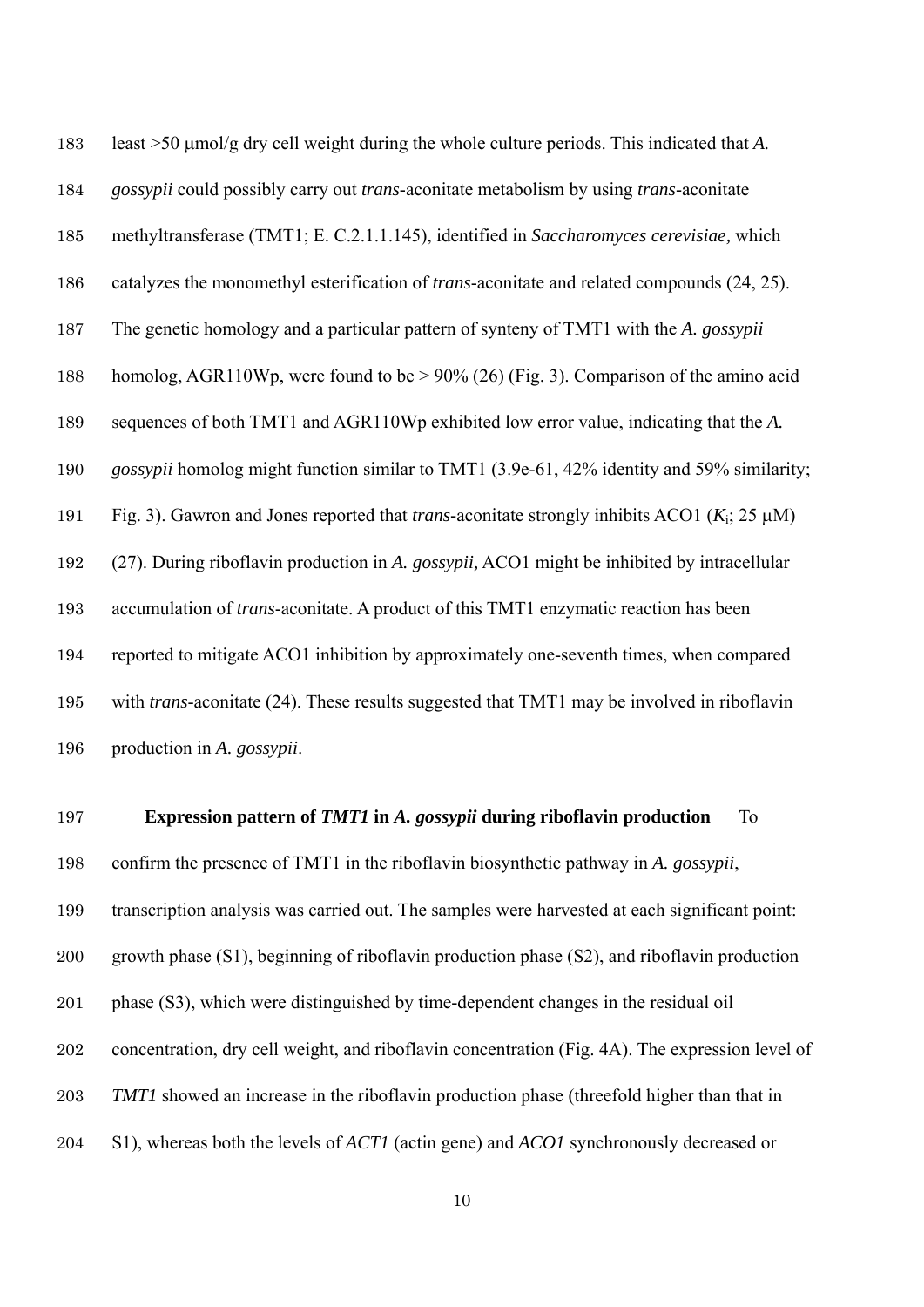| 205 | remained the same (Fig. 4B). This result indicated that <i>trans</i> -aconitate metabolism and/or |
|-----|---------------------------------------------------------------------------------------------------|
| 206 | mitigation of ACO1 inhibition by TMT1 could have been activated during riboflavin                 |
| 207 | production in A. gossypii.                                                                        |

## **DISCUSSION**

209 Itaconic acid is one of the strong inhibitors of ICL1 activity  $(K_i: 170 \text{ uM})$ , which is negatively correlated with riboflavin productivity in *A. gossypii* (11) and is used as an effective antimetabolite to acquire mutants producing high amount of riboflavin for improving riboflavin productivity (13,14). In the present study, we tried to confirm the presence of intra- and extracellular itaconate in *A. gossypii* during the riboflavin production phase, and found no significant peak of the compound in HPLC analysis. Considering the detection limit (0.2 M), it was concluded that ICL1 was not inhibited by itaconate in *A. gossypii* during riboflavin production, although *A. gossypii* could synthesize the inhibitor. As a novel finding, *trans*-aconitate was detected, whose intracellular accumulation was more than that of the *cis* form during riboflavin production in *A. gossypii* (Fig. 2). As *trans*-aconitate strongly inhibits ACO1, which is one of the key enzymes in the TCA cycle as well as in riboflavin biosynthesis, ACO1 in *A. gossypii* may have been inhibited by intracellular *trans*-aconitate (Fig. 5). It has been speculated that the intracellular *trans*-aconitate might be generated spontaneously from the *cis* form because of its instability (28). With regard to *trans*-aconitate metabolism, two enzymes are known to react with *trans*-aconitate as the substrate. One is aconitate delta-isomerase (E.C. 5.3.3.7) found in some bacteria (*Pseudomonas* sp.) (29), but not reported in yeasts, which interactively converts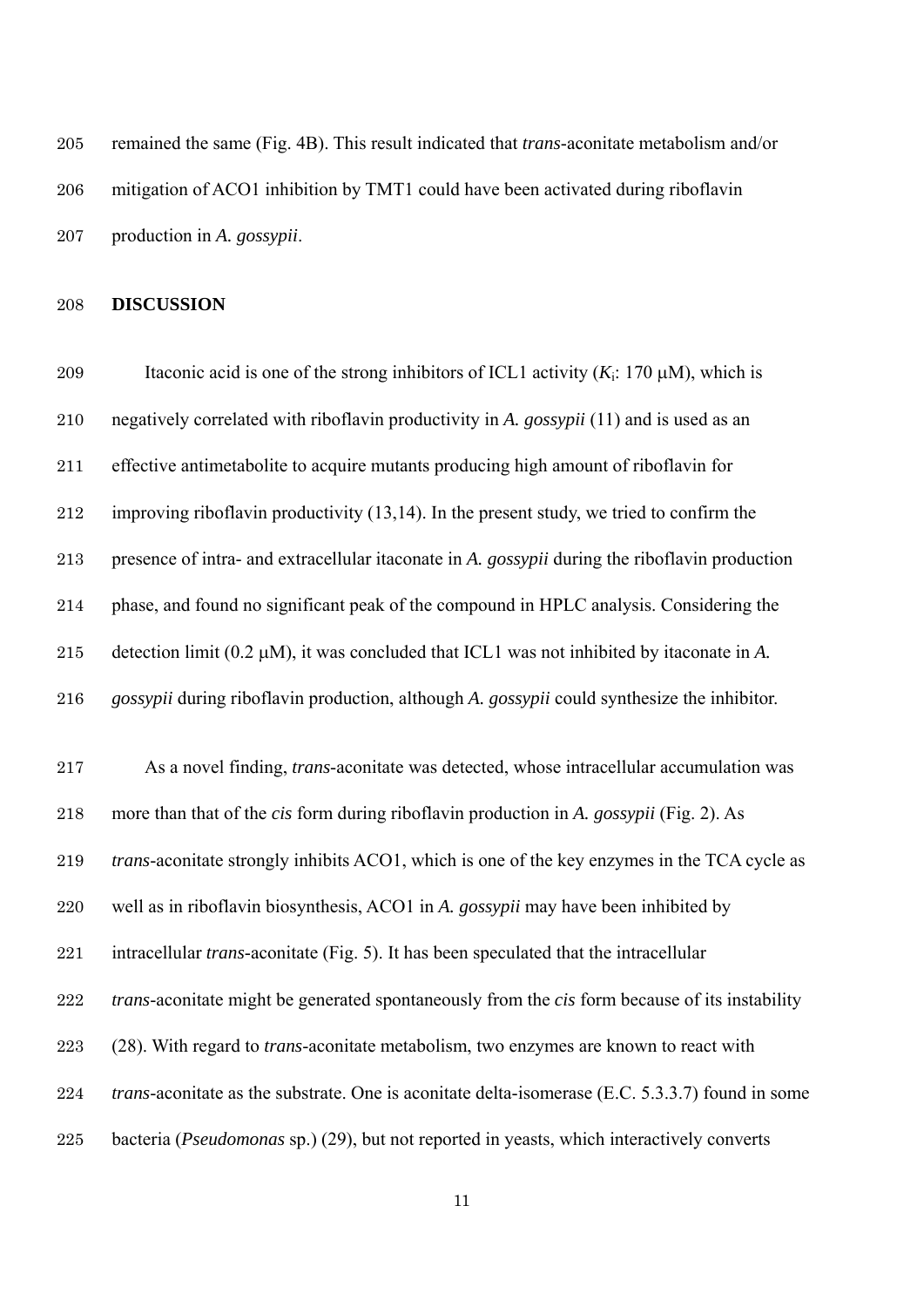*trans-*aconitate to *cis*-aconitate. The other is TMT1, described earlier (annotated as AGR110Wp in *A. gossypii*; Fig. 3), which catalyzes the methylation reaction of *trans*-aconitate. Transcription analysis of the *TMT1* gene revealed that the expression of *TMT1* was enhanced by almost threefold in the course of riboflavin production phase in *A. gossypii*, when compared with that in the growth phase. On the other hand, transcription of *ACT1* (actin) and *ACO1* (aconitase) was not enhanced during the riboflavin production phase. This suggested that the product of TMT1 (AGR110Wp) reaction may have strongly mitigated ACO1 inhibition in *A. gossypii*. From this finding, it could be hypothesized that during riboflavin production, the decrease in intracellular *trans*-aconitate causes alleviation of ACO1 inhibition and improvement in riboflavin production (Fig. 5 and Table 2). This hypothesis is supported by the study by Cai et al. (24), who demonstrated that TMT1 activity markedly increased during the diauxic metabolic transition in *S. cerevisiae*. As sporulation of *A. gossypii* could be initiated after production of a certain amount of riboflavin (30), TMT1 homolog expression in *A. gossypii* might induce alteration in the metabolism from its growth cycle to riboflavin production and sporulation cycles. Moreover, the expression of TMT1 in *A. gossypii* may also contribute to activation of amino acid synthetic pathway, because TMT1 has been reported to catalyze a novel biosynthetic branch reaction of the leucine biosynthetic pathway (31). Nevertheless, to prove the role of TMT1 in *A. gossypii*, it is necessary to accurately determine the function of AGR110Wp.

In the present study, we found a novel antimetabolite, *trans*-aconitate, which is more available than itaconate for improving riboflavin productivity in *A. gossypii*. Nevertheless, metabolomics analysis and DNA microarray technique are needed to acquire further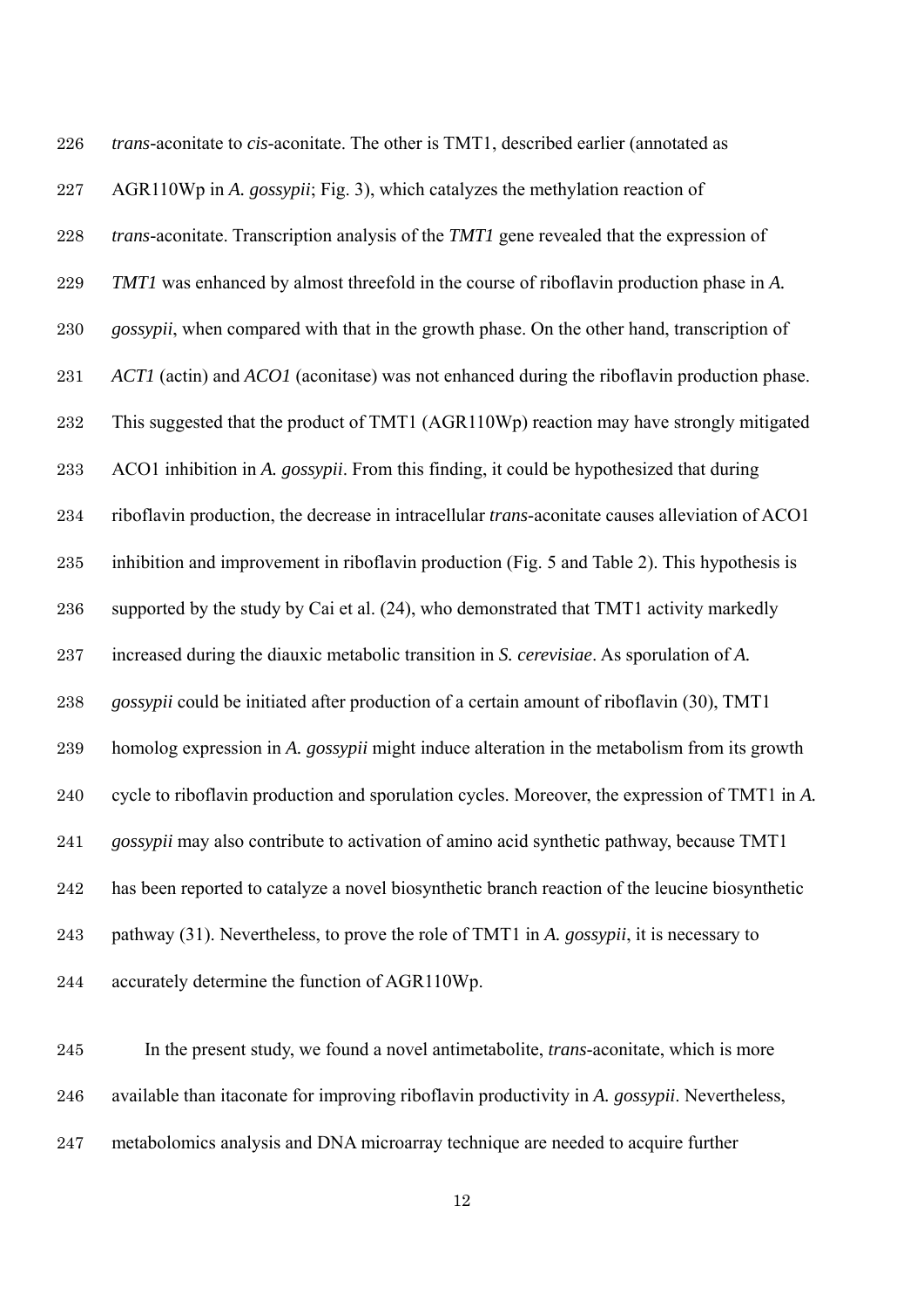| 248 | information on the targeting genes and/or important metabolic pathway for improving     |
|-----|-----------------------------------------------------------------------------------------|
| 249 | riboflavin productivity in A. gossypii through metabolic optimization using genetic and |
| 250 | chromosomal engineering.                                                                |

# **References**

|  | 252 1. Stahmann, K. P., Revuelta, J. L., and Seulberger, H.: Three biotechnical processes |
|--|-------------------------------------------------------------------------------------------|
|  |                                                                                           |

using *Ashbya gossypii*, *Candida famata*, or *Bacillus subtilis* compete with chemical

riboflavin production, Appl. Microbiol. Biotechnol., **53,** 509-516 (2000).

2. **Monschau, N., Sahm, H., and Stahmann, K. P.:** Threonine aldolase overexpression

plus threonine supplementation enhanced riboflavin production in *Ashbya gossypii*, Appl.

Environ. Microbiol., **64,** 4283-4290 (1998).

3. **Kato, T. and Park, E. Y.:** Expression of alanine:glyocylate aminotransferase gene from *Saccharomyces cerevisiae* in *Ashbya gossypii*, Appl. Microbiol. Biotechnol., **71,** 46-52

(2006).

- 4. **Schlüpen, C., Santos, M. A., Weber, U., de Graaf, A., Revuelta, J. L., and Stahmann,**
- **K. P.:** Disruption of the SHM2 gene, encoding one of two serine

hydroxymethyltransferase isoenzymes, reduces the flux from glycine to serine in *Ashbya* 

*gossypii*, Biochem. J., **369,** 263-273 (2003).

- 5. **Kanamasa, S., Tajima, S., and Park, E. Y.:** Isocitrate dehydrogenase and isocitrate
- lyase are essential enzymes for riboflavin production in *Ashbya gossypii*, Biotechnol.

Bioprocess Eng., **12,** 92-99 (2007).

- 6. **Jiménez, A., Santos, M. A., and Revuelta, J.:** Phosphoribosyl pyrophosphate
- synthetase activity affects growth and riboflavin production in *Ashbya gossypii*, BMC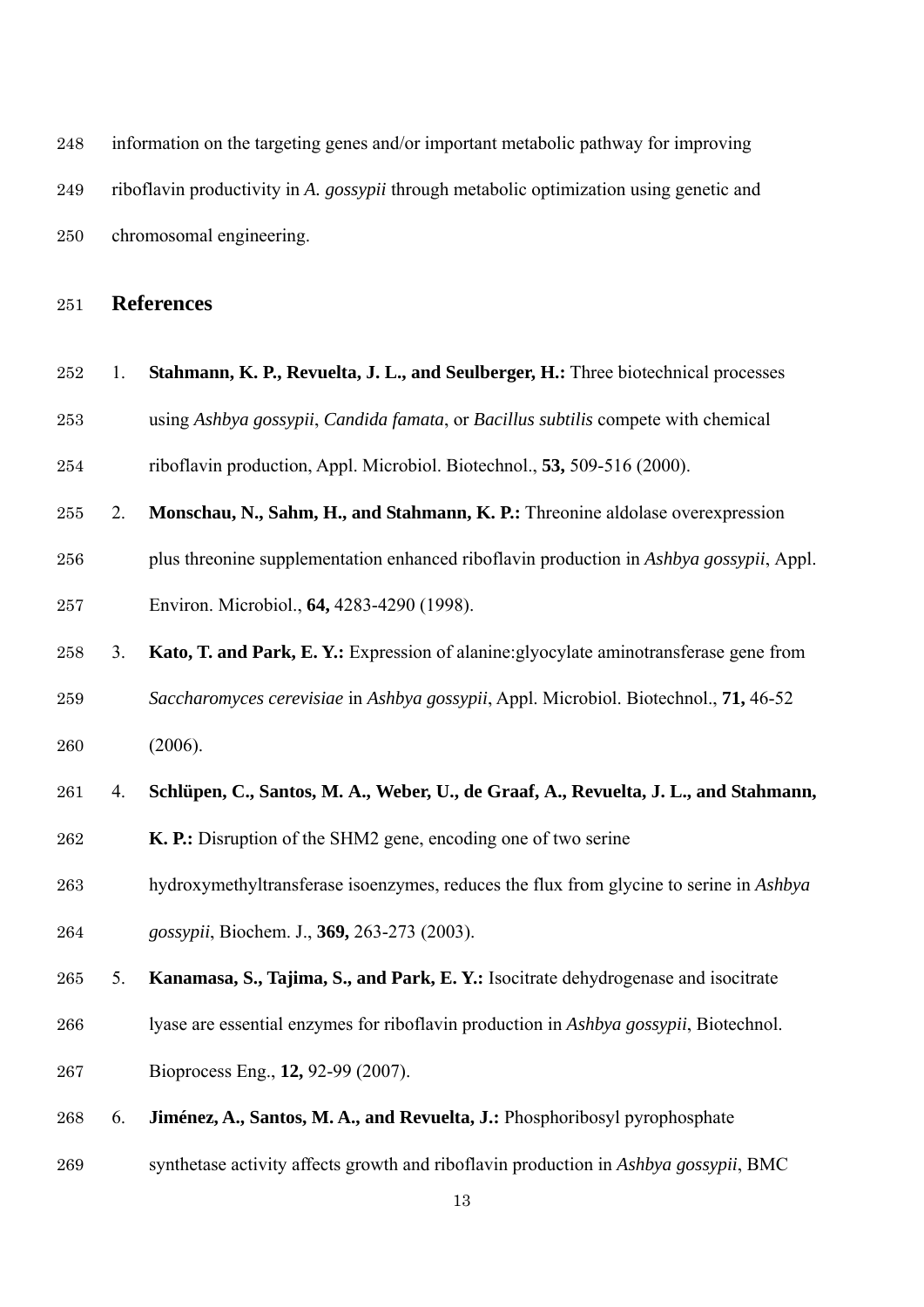- Biotechnol., **8,** 67-78 (2008).
- 7. **Sugimoto, T., Kanamasa, S., Kato, T., and Park, E. Y.:** Importance of malate synthase
- in the glyoxylate cycle of *Ashbya gossypii* for the efficient production of riboflavin,
- Appl. Microbiol. Biotechnol., **83,** 529-539 (2009).
- 8. **Jiménez, A., Santos, M. A., Pompejus, M., and Revuelta, J.:** Metabolic engineering of
- the purine pathway for riboflavin production in *Ashbya gossypii*, Appl. Environ.
- Microbiol., **71,** 5743-51 (2005).
- 9. **C.-Verniquet, F. and Douce, R.:** Lack of aconitase in glyoxysomes and peroxisomes, Biochem. J., **294,** 103-107 (1993).
- 10. **Murakami, K. and Yoshino, M.:** Inactivation of aconitase in yeast exposed to oxidative stress, Biochem. Mol. Biol. Int., **41,** 481-486 (1997).
- 11. **Schmidt, G., Stahmann, K. P., Kaesler, B., and Sahm, H.:** Correlation of isocitrate
- lyase activity and riboflavin formation in the riboflavin overproducer *Ashbya gossypii*,
- Microbiology, **142,** 419-426 (1996).
- 12. **Schmidt, G., Stahmann, K. P., and Sahm, H.:** Inhibition of purified isocitrate lyase
- identified itaconate and oxalate as potential antimetabolites for the riboflavin
- overproducer *Ashbya gossypii*, Microbiology, **142,** 411-417 (1996).
- 13. **Park, E. Y., Zhang, J. H., Tajima, S., and Dwiarti, L.:** Isolation of *Ashbya gossypii*
- mutant for an improved riboflavin production targeting for biorefinery technology, J.
- Appl. Microbiol., **103,** 468-476 (2007).
- 14. **Tajima, S., Itoh, Y., Sugimoto, T., Kato, T., and Park, E. Y.:** Increased riboflavin
- production from activated bleaching earth by a mutant strain of *Ashbya gossypii*, J.
- Biosci. Bioeng., **108,** 325-329 (2009).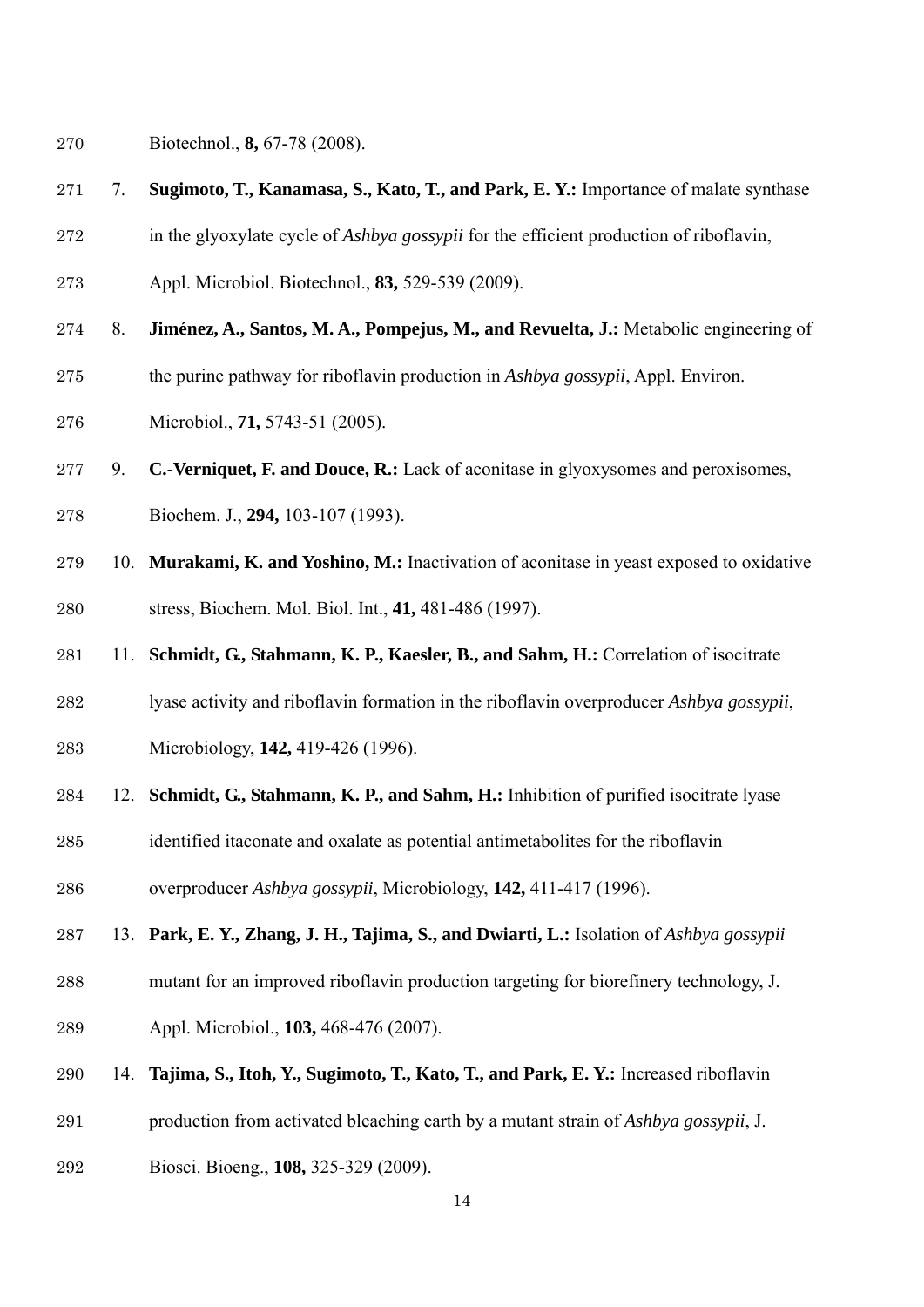| 293     |     | 15. Bonnarme, P., Gillet, B, Sepulchre, A. M., Role, C., Beloeil, J. C., and Ducrocq, C.:   |
|---------|-----|---------------------------------------------------------------------------------------------|
| 294     |     | Itaconate biosynthesis in Aspergillus terreus, J. Bacteriol., 177, 3573-3578 (1995).        |
| $\,295$ |     | 16. Dwiarti, L., Yamane, K., Yamatani, H., Kahar, P., and Okabe, M.: Purification and       |
| 296     |     | characterization of cis-aconitic acid decarboxylase from Aspergillus terreus TN484-M1,      |
| 297     |     | J. Biosci. Bioeng. 94, 29-33 (2002).                                                        |
| 298     |     | 17. Kanamasa, S., Dwiarti, L., Okabe, M., and Park, E. Y.: Cloning and functional           |
| 299     |     | characterization of the cis-aconitic acid decarboxylase (CAD) gene from Aspergillus         |
| $300\,$ |     | terreus, Appl. Microbiol. Biotechnol., 80, 223-229 (2008).                                  |
| 301     | 18. | Yahiro, K., Takahama, T., Park, E. Y., and Okabe, M.: Breeding of Aspergillus               |
| 302     |     | terreus mutant TN-484 for an itaconic acid production with high yield, J. Ferm. Bioeng.,    |
| 303     |     | 79, 506-508 (1995).                                                                         |
| 304     |     | 19. Park, E. Y., Ito, Y., Nariyama, M., Sugimoto, T., Dwiarti, L., and Kato, T.: The        |
| 305     |     | improvement of riboflavin production in Ashbya gossypii via disparity mutagenesis and       |
| 306     |     | DNA microarray analysis, Appl. Microbiol. Biotechnol., 91, 1315-1326 (2011).                |
| 307     | 20. | Gattiker, A., Rischatsch, R., Demougin, P., Voegeli, S., Dietrich, F. S., Philippsen, P.,   |
| 308     |     | and Primig, M.: Ashbya Genome Database 3.0: a cross-species genome and                      |
| 309     |     | transcriptome browser for yeast biologists, BMC Genomics, 8, 9 (2007).                      |
| 310     | 21. | Bentley, R. and Thiessen, C. P.: Biosynthesis of itaconic acid in Aspergillus terreus. III. |
| 311     |     | The properties and reaction mechanism of <i>cis</i> -aconitic acid decarboxylase, J. Biol.  |
| 312     |     | Chem., 226, 703-720 (1957).                                                                 |
| 313     |     | 22. Park, E. Y. and Ming, H.: Oxidation of rapeseed oil in waste activated bleaching earth  |
| 314     |     | and its effect on riboflavin production in culture of Ashbya gossypii, J. Biosci. Bioeng.   |
| 315     |     | 97, 59-64 (2004).                                                                           |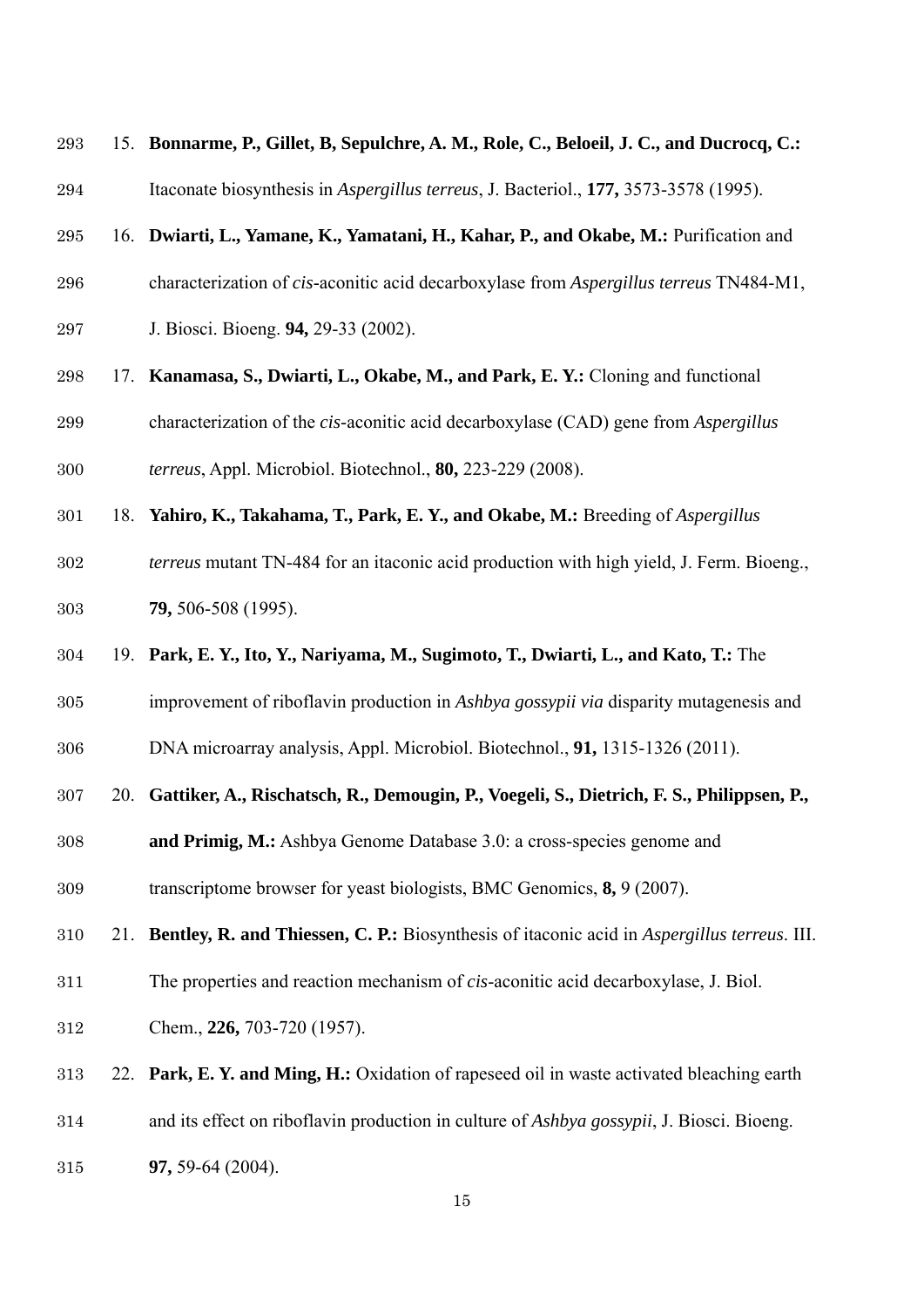| 316 | 23. Larkin, M. A., Blackshields, G., Brown, N. P., Chenna, R., McGettiqan, P. A.,              |
|-----|------------------------------------------------------------------------------------------------|
| 317 | McWilliam, H., Valentin, F., Wallace, I. M., Wilm, A., Lopez, R., Thompson, J. D.,             |
| 318 | Gibson, T. J., and Hiqqins, D. G.: ClustalW and Clustal X version 2.0., Bioinformatics,        |
| 319 | 23, 2947-2948 (2007).                                                                          |
| 320 | 24. Cai, H., Dumlao, D., Katz, J. E., and Clarke, S.: Identification of the gene and           |
| 321 | characterization of the activity of the <i>trans</i> -aconitate methyltransferase from         |
| 322 | Saccharomyces cerevisiae, Biochemistry, 40, 13699-13709 (2001)                                 |
| 323 | 25. Cai, H., Strouse, J., Dumlao, D., Jung, M. E., and Clarke, S.: Distinct reactions          |
| 324 | catalyzed by bacterial and yeast <i>trans</i> -aconitate methyltransferases, Biochemistry, 40, |
| 325 | 2210-2219 (2001)                                                                               |
| 326 | 26. Dietrich, F. S., Voegeli, S., Brachat, S., Lerch, A., Gates, K., Steiner, S., Mohr, C.,    |
| 327 | Pöhlmann, R., Luedi, P., Choi, S., Wing, R. A., Flavier, A., Gaffney, T. D., and               |
| 328 | <b>Philippsen, P.:</b> The <i>Ashbya gossypii</i> genome as a tool for mapping the ancient     |
| 329 | Saccharomyces cerevisiae genome, Science, 304, 304-307 (2004).                                 |
| 330 | 27. Gawron, O. and Jones, L.: Structural basis for aconitase activity inactivation by          |
| 331 | butanedione and binding of substrates and inhibitors, Biochim. Biophys. Acta., 484,            |
| 332 | 453-464 (1977).                                                                                |
| 333 | 28. Amber, J. A. and Roberts, E. J.: The effect of pH on the stability of cis-aconitic acid in |
| 334 | dilute solution, J. Org. Chem., 13, 399-402 (1948)                                             |
| 335 | 29. Watanabe, K., Katsuhara, M., Nakao, H., and Sato, M.: Detection and molecular              |
| 336 | analysis of plant- and insect-associated bacteria harboring aconitate isomerase involved       |
| 337 | in biosynthesis of trans-aconitic acid as antifeedant in brown planthoppers, Curr.             |
| 338 | Microbiol., 35, 97-102 (1997)                                                                  |
|     | 16                                                                                             |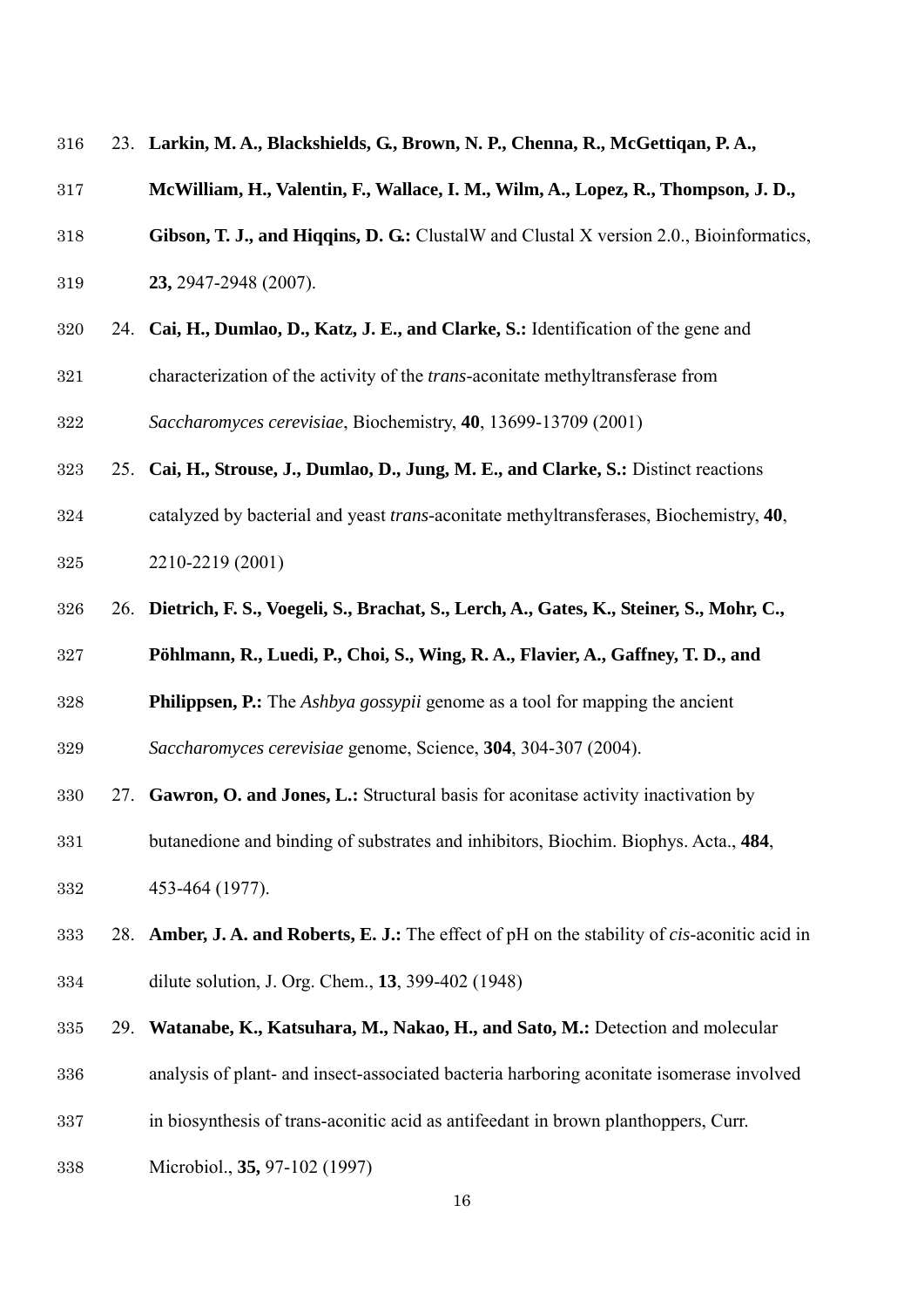| 339 | 30. Stahmann, K. P., Arst, H. N. Jr., Althöfer, H., Revuelta, J. L., Monschau, N.,              |
|-----|-------------------------------------------------------------------------------------------------|
| 340 | Schlüpen, C., Gätgens, C., Wiesenburg, A., and Schlösser, T.: Riboflavin,                       |
| 341 | overproduced during sporulation of <i>Ashbya gossypii</i> , protects its hyaline spores against |
| 342 | ultraviolet light, Environ. Microbiol., 3, 545-550 (2001).                                      |
| 343 | 31. Dumlao D.S., Hertz N., Clarke S.: Secreted 3-isopropylmalate methyl ester signals           |
| 344 | invasive growth during amino acid starvation in Saccharomyces cerevisiae,                       |

Biochemistry, **47**, 698-709 (2008)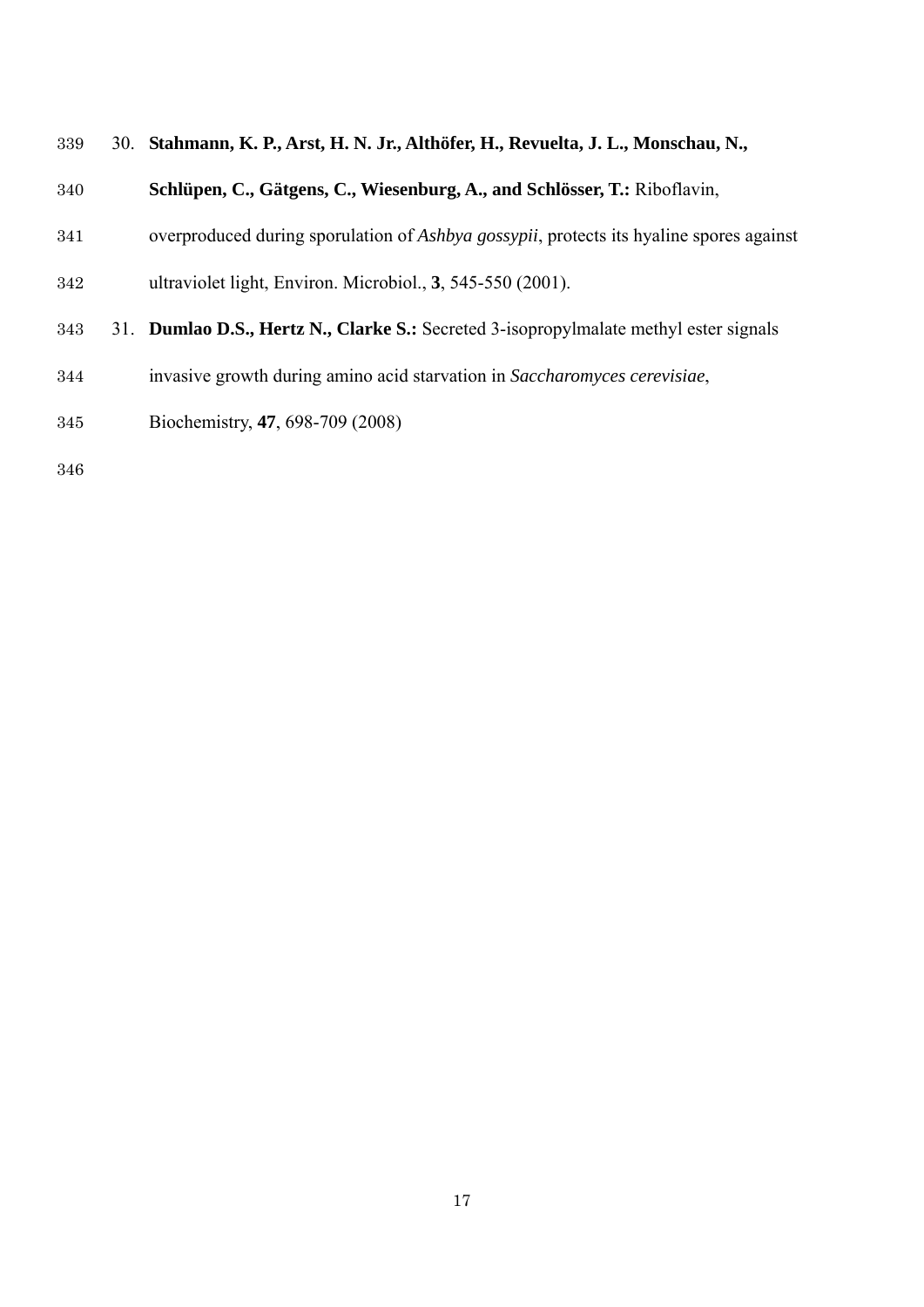#### **Figure legends**

| 348 |  | FIG. 1. HPLC chromatograms for A. <i>gossypii</i> and A. <i>terreus</i> cultured for 4 days (A) and the |  |  |  |  |  |
|-----|--|---------------------------------------------------------------------------------------------------------|--|--|--|--|--|
|     |  |                                                                                                         |  |  |  |  |  |

- specific activities of CAD1 (B) and ICL1 (C) in *A. terreus* and *A. gossypii*. Numbers 1, 2, and
- 3 in (A) denote *cis*-aconitate acid, *trans*-aconitate, and itaconate, respectively. Open
- rhombuses and closed circles in (B) denote the specific CAD1 activity in *A. terreus* and *A. gossypii*, respectively.
- FIG. 2. HPLC chromatograms for *A. gossypii* cultured in YR medium for 1 day (A), 2 days
- (B), 3 days (C), and 4 days (D). Numbers 1, 2, and 3 in (A) denote *cis*-aconitate,
- *trans*-aconitate, and itaconate, respectively.
- FIG 3. Multi-alignment of amino acid sequences of TMT1 in *S. cerevisiae* and its homolog, AGR110Wp, in *A. gossypii*.

FIG 4. Riboflavin production (A) and expression level of *ACT1*, *ACO1*, and *TMT1* (B) in *A. gossypii* in each culture period. (A) Concentrations of residual oil, dry cell weight, and riboflavin during the culture period of 1–7 days. S1, S2, and S3 denote mycelial sampling times in the growth phase, beginning of riboflavin production phase, and riboflavin production phase, respectively. Arrows indicate mycelial sampling points (S1–S3) for DNA microarray analysis. Open squares, closed triangles, and closed circles in (A) denote residual oil concentration, dry cell weight, and riboflavin concentration, respectively. (B) Relative expression level of *ACT1*, *ACO1*, and *TMT1* in each culture period. Relative gene expression ratio in (B) was calculated based on the gene expression level in S1. *ACT1* was used as internal standard of gene expression.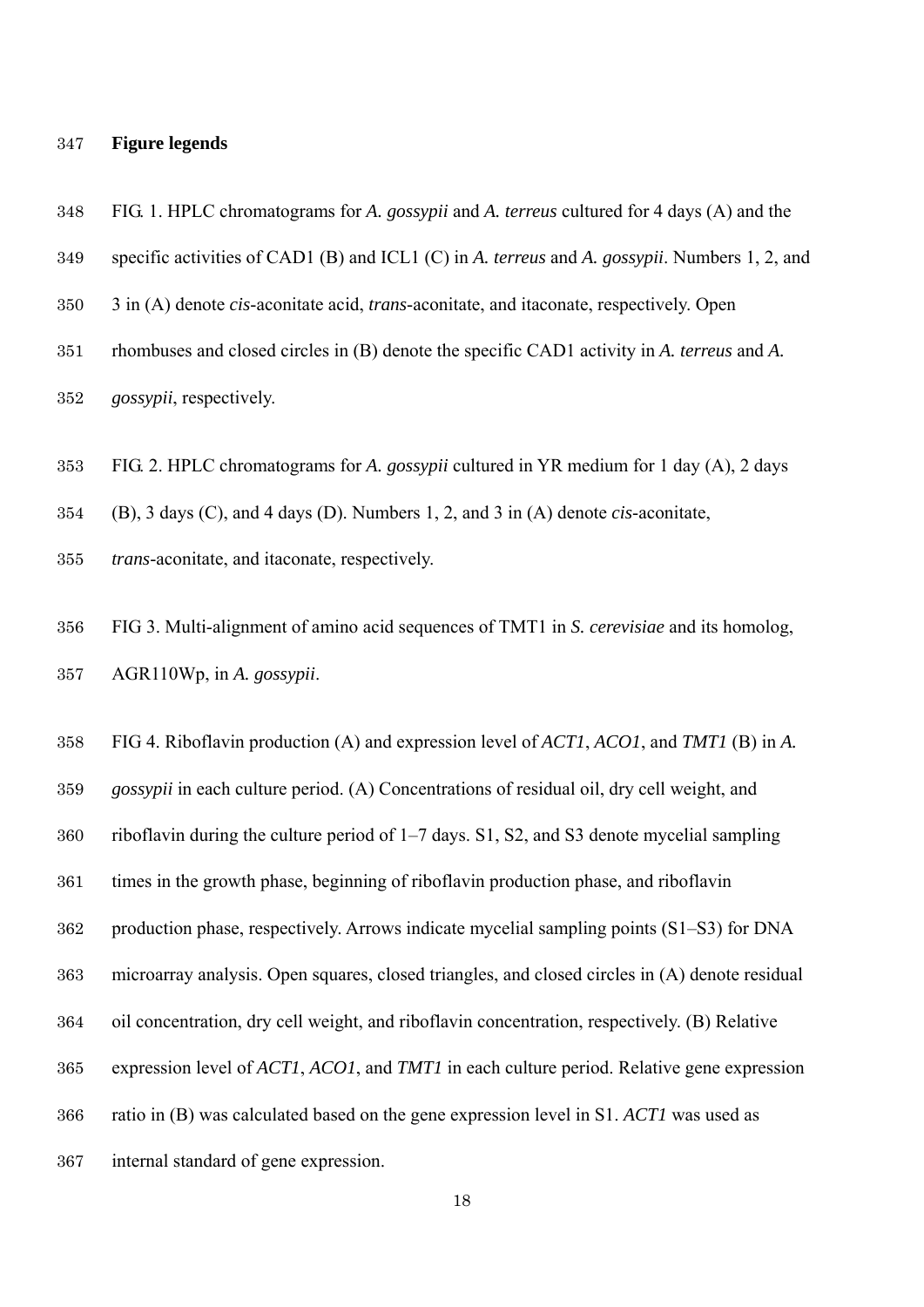- FIG 5. Predicted partial metabolic pathway of *trans-*aconitate and its inhibition during
- riboflavin synthesis in *A. gossypii*. ACO1, CAD1, ICL1, and TMT1 denote aconitase,
- *cis*-aconitate decarboxylase, isocitrate lyase, and *trans*-aconitate 3-methyltransferase,
- respectively.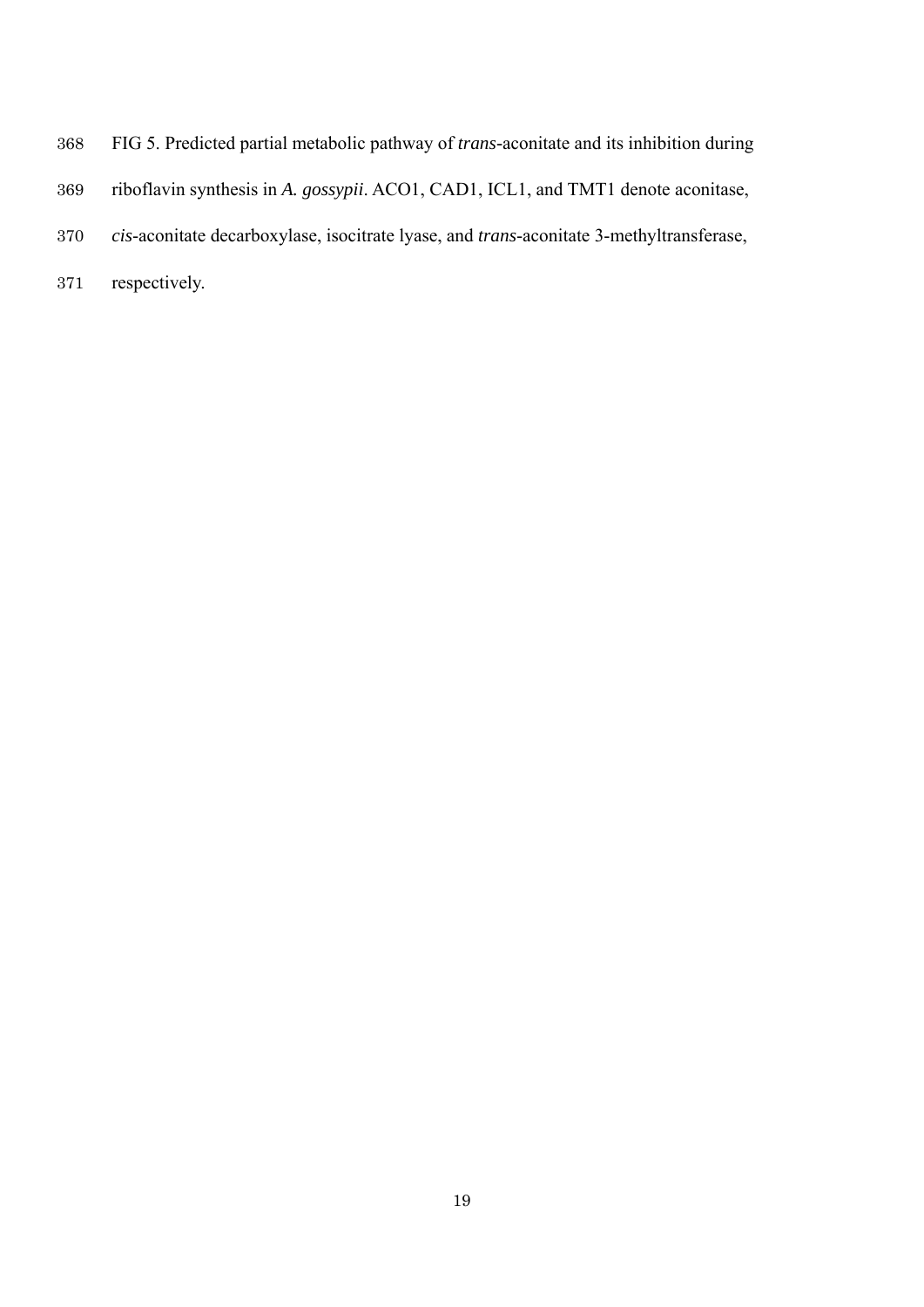| Systematic<br>name | Error<br>value | Saccharomyces<br>cerevisiae<br>systematic name | Saccharomyces cerevisiae functional<br>description |
|--------------------|----------------|------------------------------------------------|----------------------------------------------------|
|                    | 2.0            | YOR066W                                        | YOR066W; Protein of unknown function               |
| ADR209W            |                | <i>YKR077W</i>                                 | YKR077W; Hypothetical protein                      |
| AGL243W            | 4.4            | <b>YDR249C</b>                                 | Hypothetical protein                               |
| AFL053W            | 7.5            | <i>YGL095C</i> (VPS45)                         | Protein of the Sec1p/Munc-18 family                |
|                    | 9.8            |                                                | Delta adaptin-like subunit of the clathrin         |
| AFL076W            |                | YPL195W (APL5)                                 | associated protein complex (AP-3)                  |
| ACL086C            | 9.8            | YNL091W                                        | Protein of unknown function                        |

**TABLE 1.** List of candidate *CAD1* genes in *A. gossypii*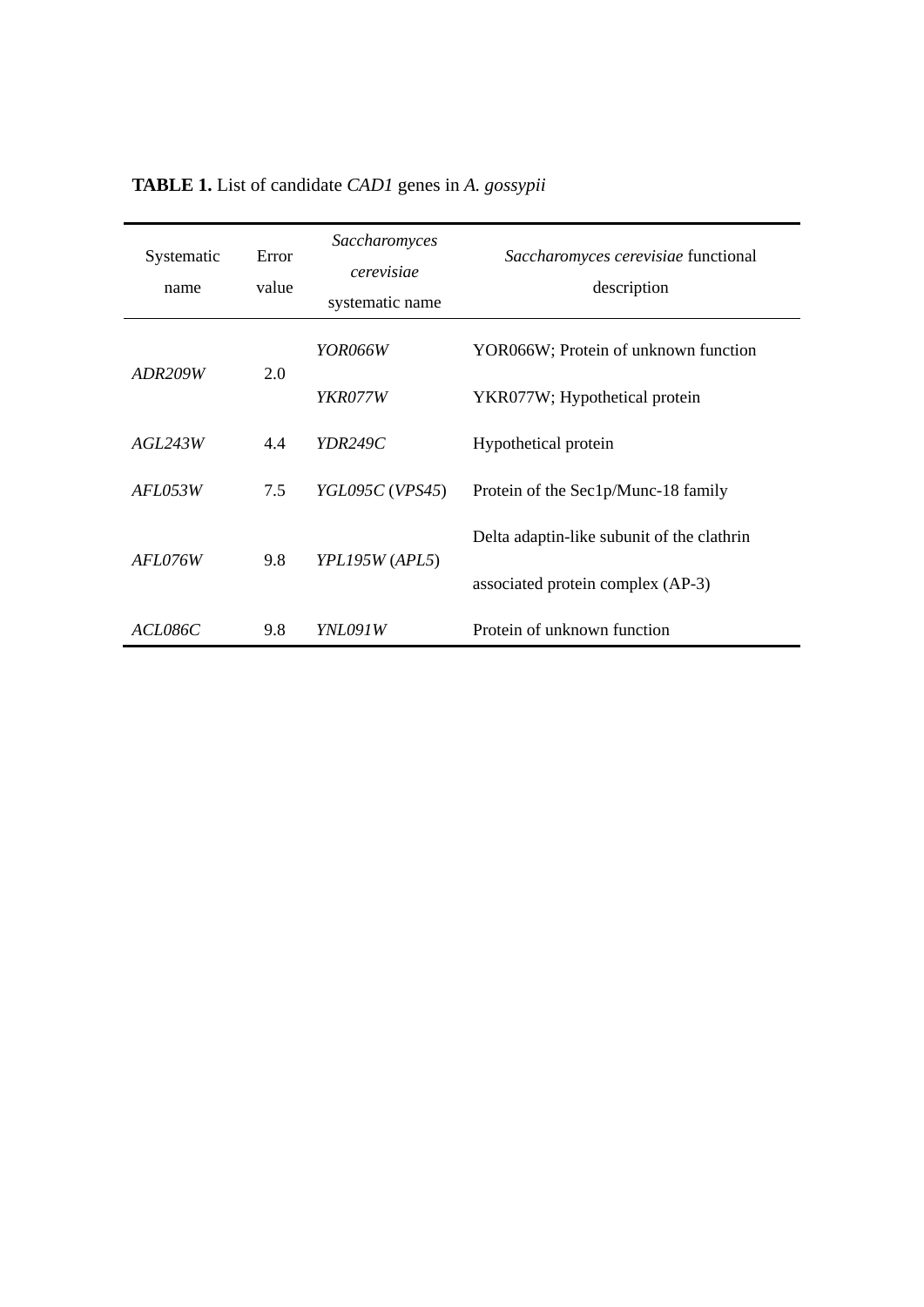| $\frac{1}{2}$         |      |                         |                            |            |  |  |
|-----------------------|------|-------------------------|----------------------------|------------|--|--|
|                       |      | <b>Expression level</b> | Predicted production level |            |  |  |
|                       | TMT1 | ACO <sub>1</sub>        | <i>trans-Aconitate</i>     | Riboflavin |  |  |
| Growth phase          | low  | high                    | high                       | low        |  |  |
| Riboflavin production | high | Low or                  | low                        | high       |  |  |
| phase                 |      | remaining               |                            |            |  |  |

**TABLE 2.** Predicted production level of *trans*-aconitase and riboflavin in *A. gossypii*

based on expression level of TMT1 and ACO1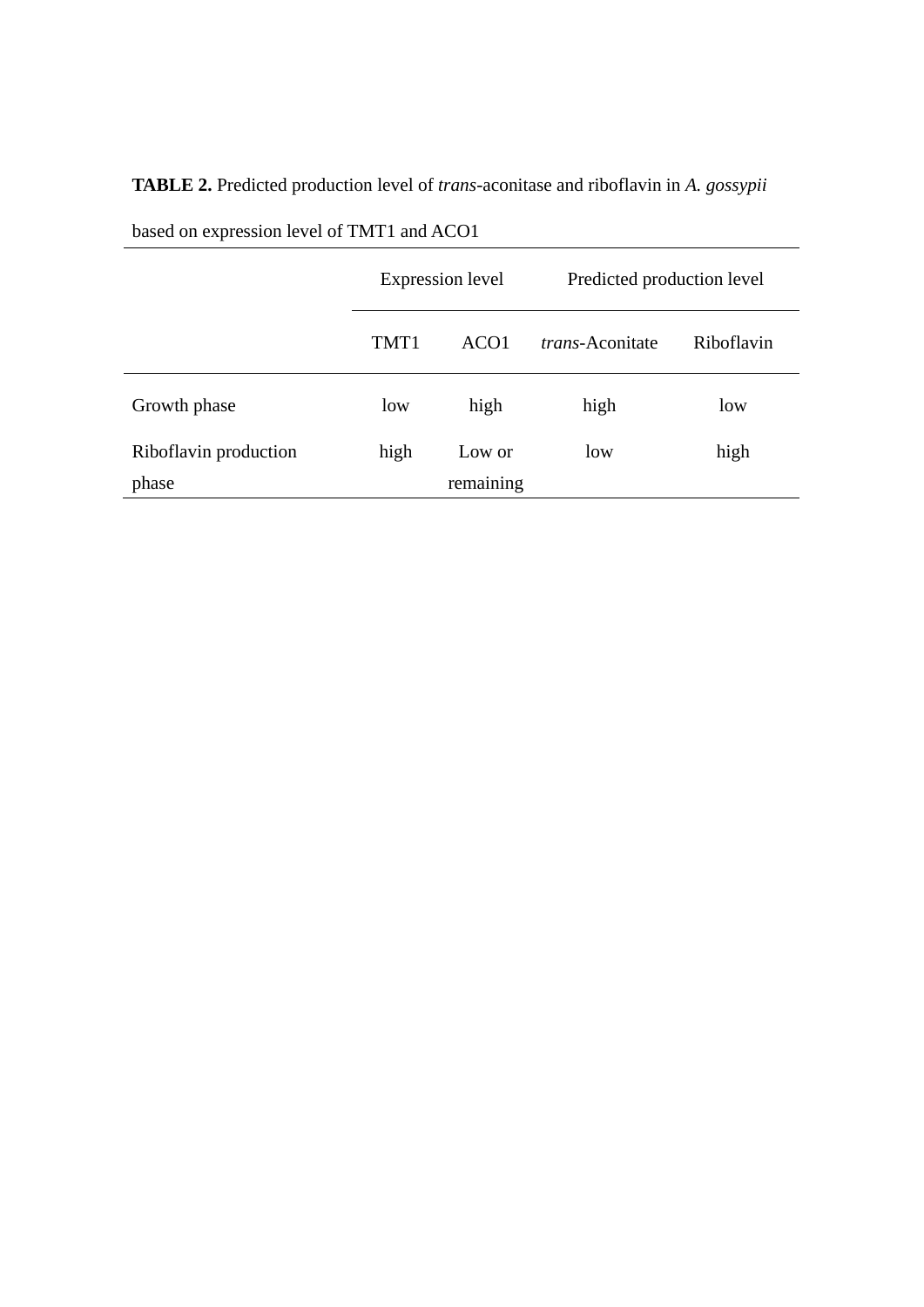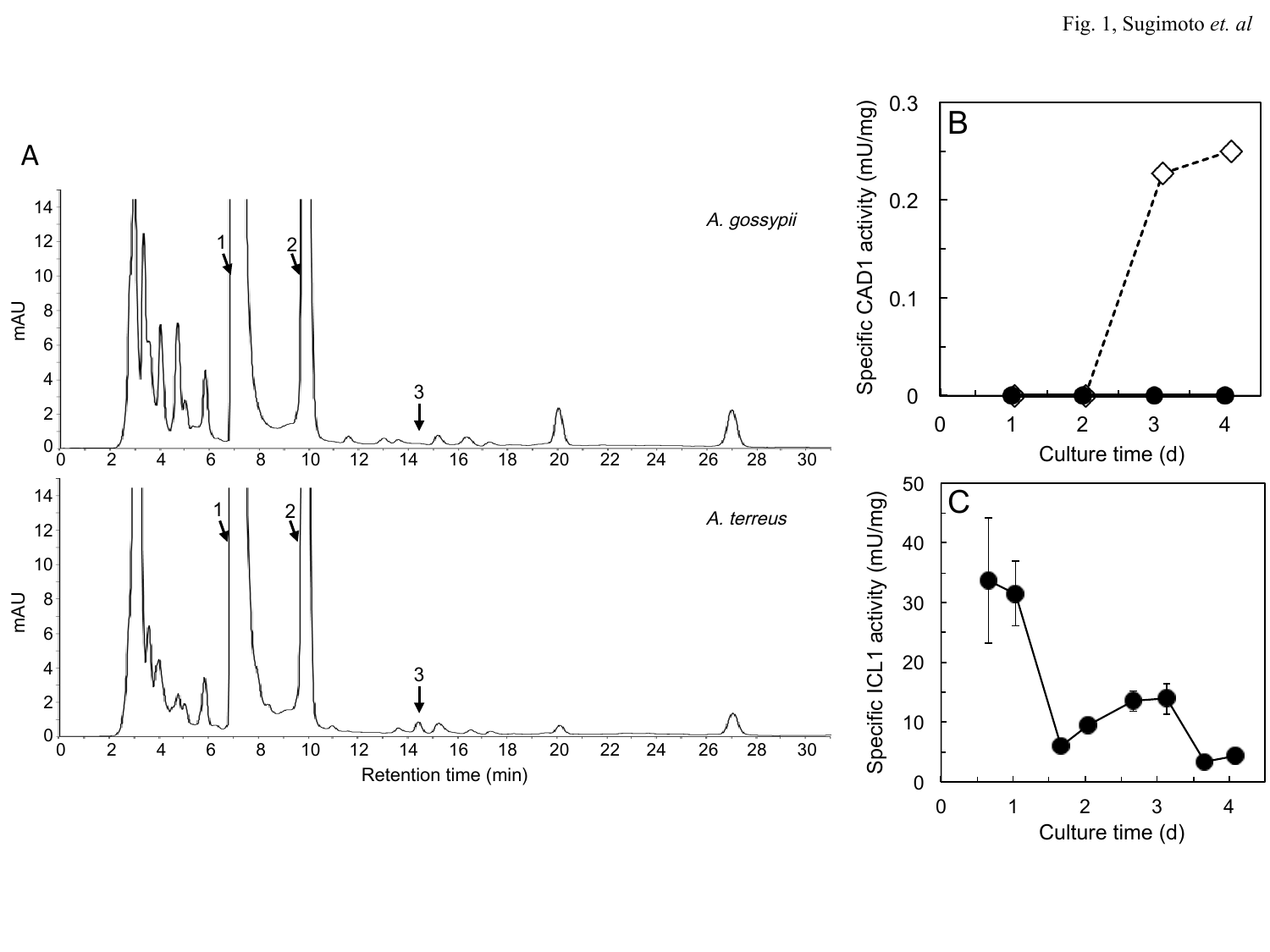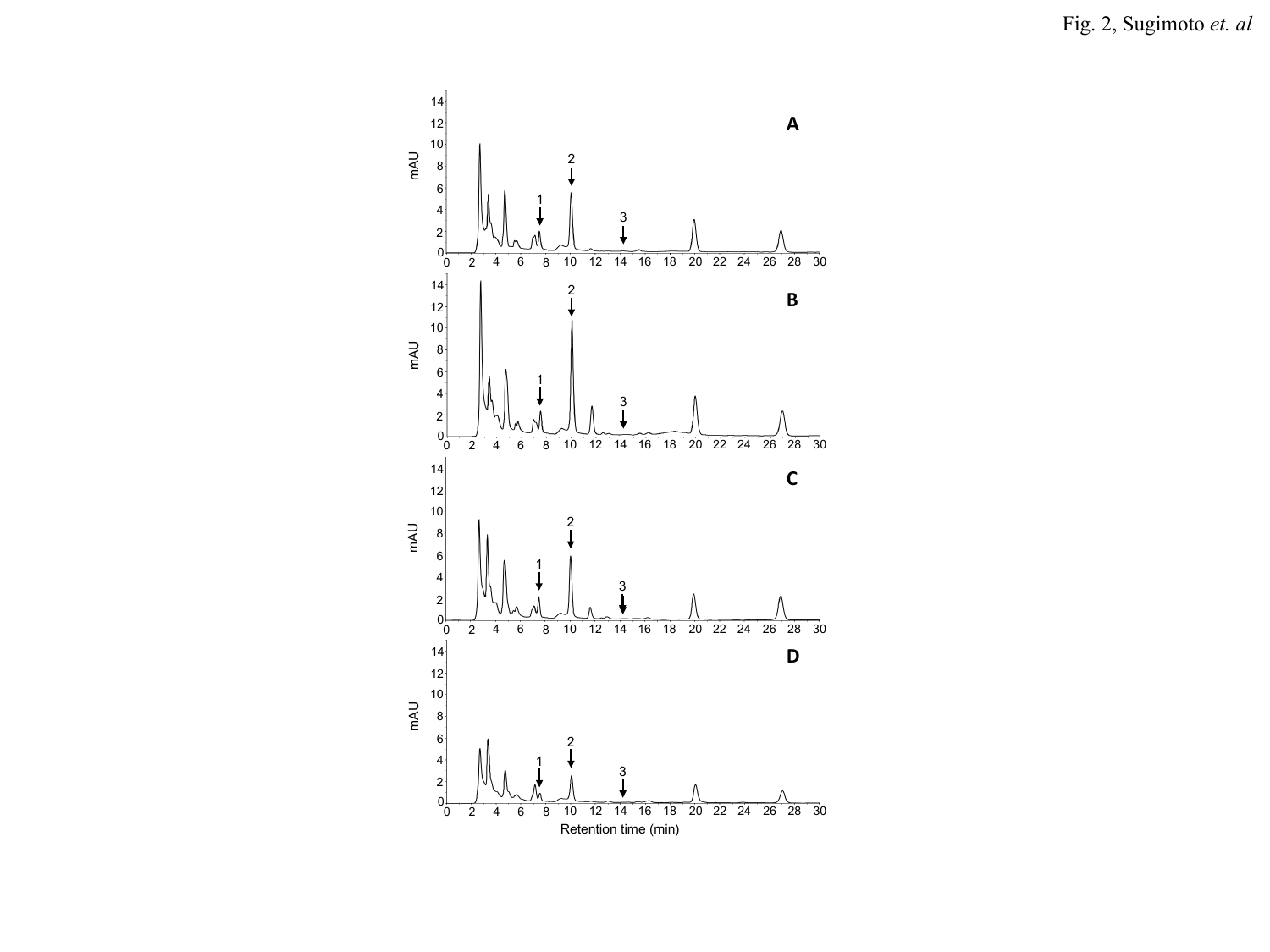Fig. 3, Sugimoto *et. al*

| S.cerevisiae<br>A.gossypii                | MSTFSASDFNSERYSSSRPSYPSDFYKMIDEYHDGERKLLVDVGCGPGTATLQMAQELKP 60<br>MAAFSDSDYNSTGYSDYRPRYPGTWYSRIKEYHSGARGLVVDVGCGPGTATFQLRENL-P 59<br>يقريبان ويقويه فيقعد فيقعد فيقومها والمتعارفة والمتحدث والمتعرفة القاقد المتقوية فالمتقوومة         |  |
|-------------------------------------------|-------------------------------------------------------------------------------------------------------------------------------------------------------------------------------------------------------------------------------------------|--|
| S.cerevisiae<br>A.gossypii                | FEQIIGSDLSATMIKTA-EVIKEGSPDTYKNVSFKISSSDDFKFLGADSVDKQKIDMITA 119<br>FKRVVGVDVSTAMVERARQTAREKVVTDAGRVEFVVSTADNFSFLNG-----AKADMITA 114                                                                                                      |  |
| S.cerevisiae<br>A.gossypii                | VECAHWFDFEKFQRSAYANLRKDGTIAIWGYADPIFPDYPEFDDLMIEVPYGKQGLGPYW 179<br>AQCVHWLDWERFQLAAADNLRAGGTLAIWDYTDPSIVGYPELDPLMKEFIYGESHLGPHW 174<br>الموطاطين والمتمر المراطاط الموطاطين والمطاوط والمطاط والمطاطر المواطر المطاوعين والمواطئ الموارا |  |
| S.cerevisiae<br>A.gossypii                | EQPGRSRLRNMLKDSHLDPELFHDIQVSYFCAEDVRDKVKLHQHTKKPLLIRKQVTLVEF 239<br>EQPGTRMLKQLLRNLHFDEKLFDDI---YVCRESTDDALRGTAG-RTPLHVEKTMTLEQM 230<br>ووالحقوا طروا طفروا الناووالحارزيف طرطا القطرطفو طوطا ووطووووط الفطفط                             |  |
| S.cerevisiae<br>A.gossypii                | ADYVRTWSAYHQWK-QDPKNKDKEDVADWFIKESLRRRPELSTNTKIEVVWNTFYKLGKR 298<br>NSYLSTWSAFHSWRKQDPAG---SIAAKSAFFQFIFSKTSMSWSSEVCLTWNSVGILARR 287<br>الحوية الوسطوسي وتووي سوييون والواوا يفي المراسمة وسيسوس والمستشر                                 |  |
| S.cerevisiae V 299<br>R 288<br>A.gossypii |                                                                                                                                                                                                                                           |  |

Length  $= 300$ Score = 219.4 bits (609), Expect = 3.9e-61, P = 3.9e-61 Identities = 126/300 (42%), Positives = 177/300 (59%), Gaps = 15/300 (5%)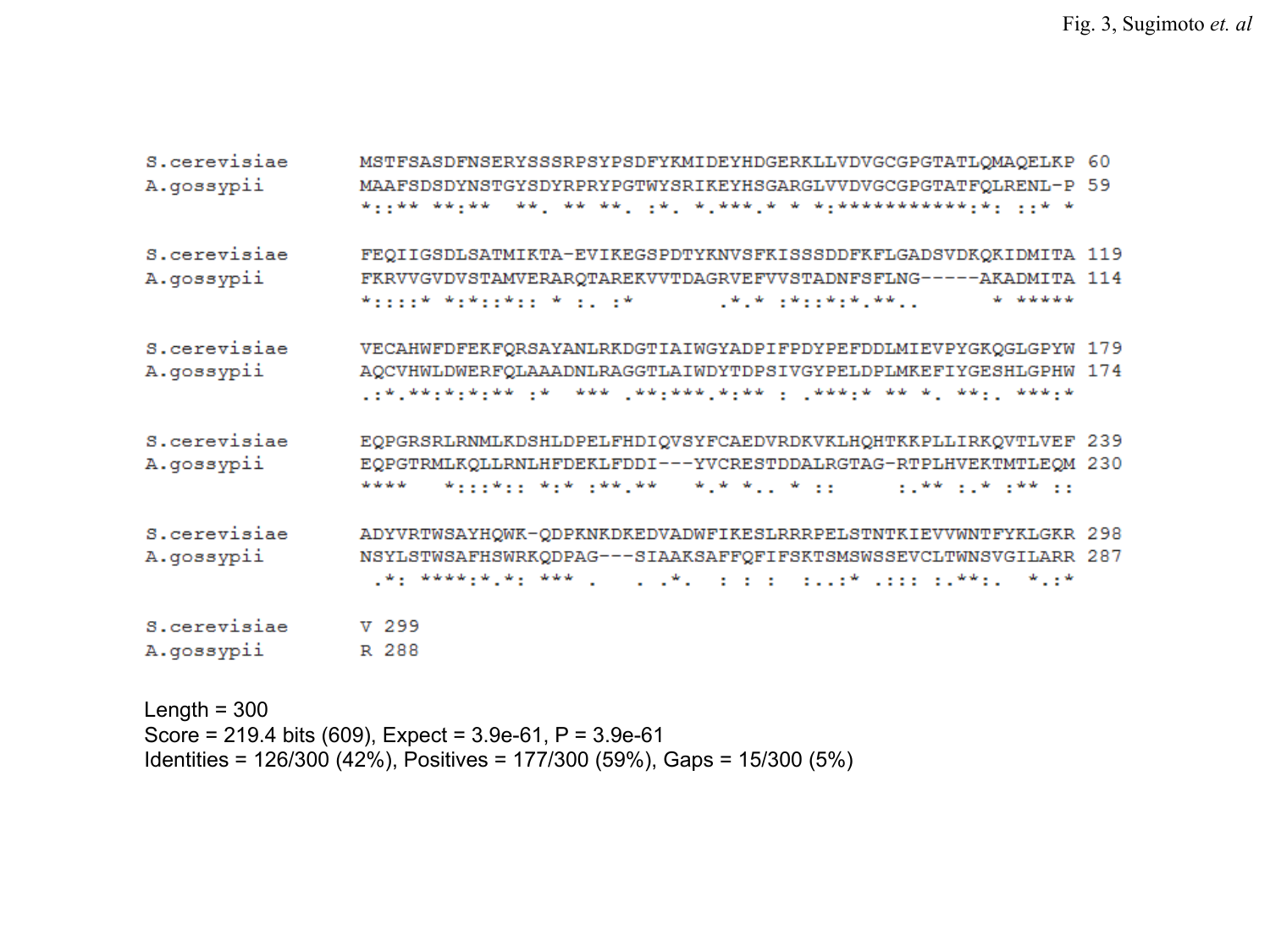